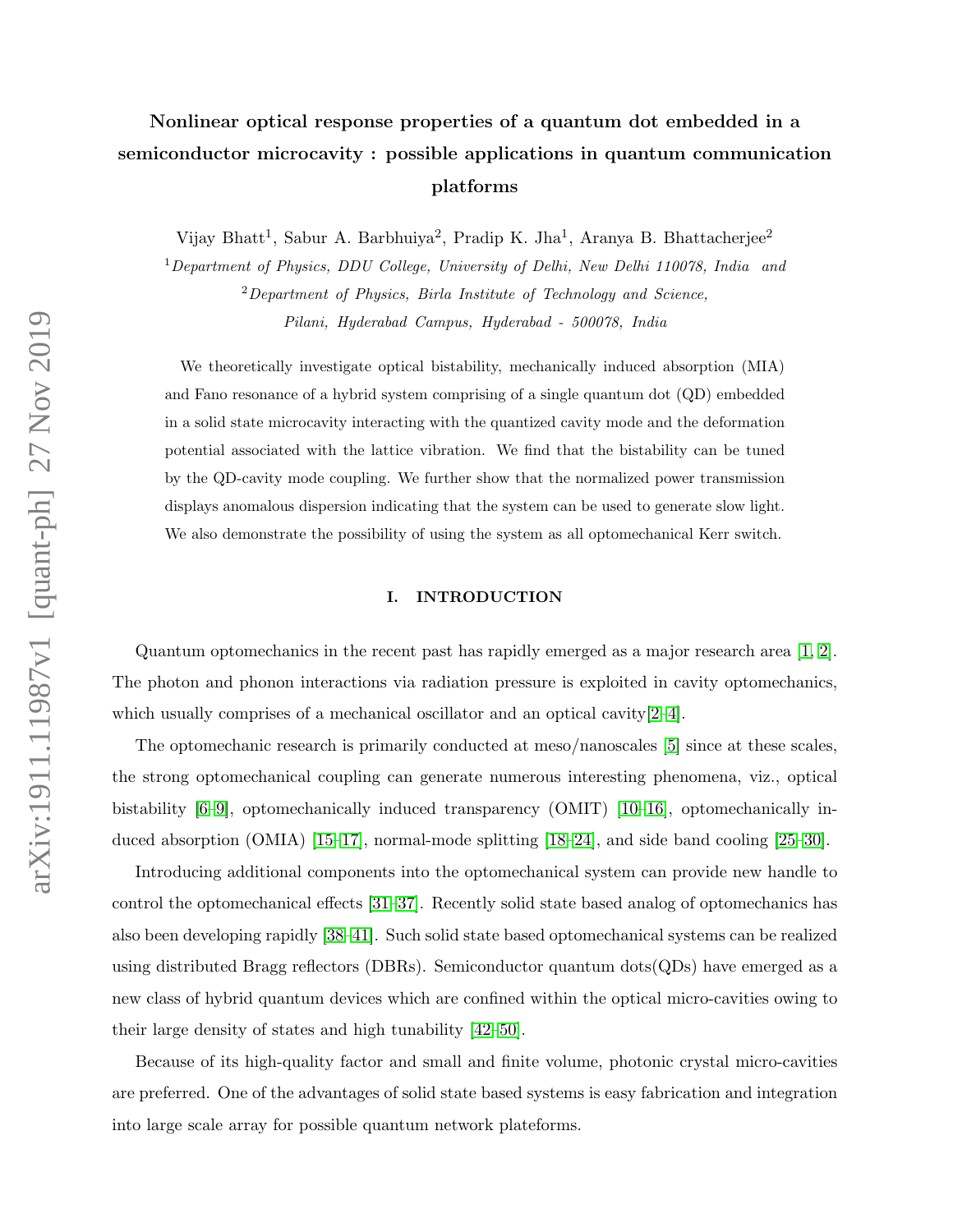The basic idea of solid state analog of optomechanics, was extended to a single quantum dot which was shown to exibit the feature of the optomechanical system due to it's small size [\[51\]](#page-15-5). In this system, the QD's excitonic resonance plays the role of optical cavity, while the lattice vibrations are present in place of mechanical oscillator. The deformation potential serves to couple the exciton and phonons.

In the present article, fabricated single quantum dot in a solid state micro-cavity interacting with the quantized light mode and the deformation potential associated with the lattice vibrations was investigated.

We analyze in detail the occurrence of optical bistability, mechanically induced absorption (MIA) and Fano resonance and their dependence on exciton-pump detuning, exciton-lattice vibration coupling, and exciton-cavity mode coupling. We find that the appearance of the bistability can be tuned effectively by the coupling strength of QD-cavity mode. The coupling between the QD-lattice vibrations is distinctly visible in the optical response properties of the system. We also show the appearance of anomalous dispersion in the transmitted signal due to exciton-phonon coupling. These results strongly indicate the possibility of using this hybrid system in quantum information processing plateforms.

#### II. THEORETICAL MODEL

The model proposed in this article is shown in Fig.1. Here we consider a single semiconductor quantum dot (QD) inside a semiconductor micro cavity. The micro-cavity can be fabricated by a set of distributed Bragg reflectors (DBR). Light confinement along the longitudinal and transverse direction in the DBR can be achieved by known techniques [\[52\]](#page-15-6). DBR mirrors are generally quarter wavelength thick, a high and lower refractive index which leads to tunable reflectivity [\[53\]](#page-15-7).

The optomechanics is introduced into the system through the coupling of cavity mode with the lattice vibrations [\[51\]](#page-15-5). The quantum dot  $(QD)$  is considered as a system of two-level with  $|0\rangle(|1\rangle)$  depicting the ground (excited(single exciton)) state. The QD can be characterized by the pseudospin operators  $\sigma_{\pm}$  and  $\sigma_{z}$ .

The Hamiltonian describing the QD is written as  $\hat{H}_{ex} = \hbar \omega_{ex} \sigma_z$ , with exciton frequency ( $\omega_{ex}$ ). The Hamiltonian for the cavity mode is described by  $\hat{H}_{cav} = \hbar \omega_c a^{\dagger} a$ , where  $\omega_c$  is the frequency of the cavity mode and  $a(a^{\dagger})$  is the cavity photon annihilation(creation) operator. The interaction between the cavity mode and the QD in the dipole approximation is denoted by  $\hat{H}_{ex-cav} = \hbar g(\sigma_+ a + a^{\dagger}\sigma_-)$ , where g is QD-cavity coupling strength. The Hamiltonian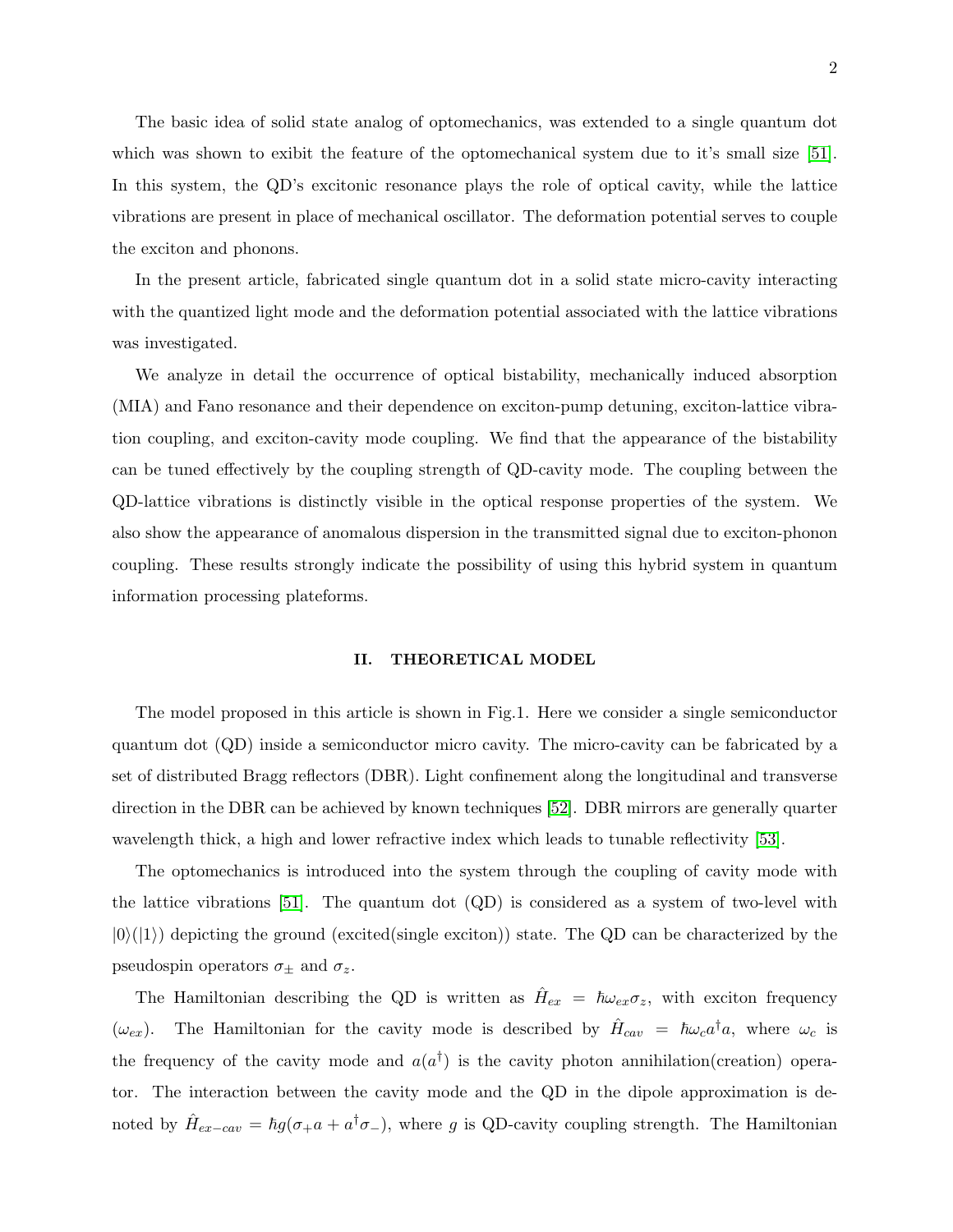

Figure 1: Schematic display of the configuration discussed in the text. DBR mirrors with the cavity is shown in figure. The quantum dot interacts with the cavity. White and Green colored strips represent the GaAs and AlGaAs layers respectively.

 $\hat{H}_{ph}\,=\,\sum_{\vec{k}}\hbar\omega_{\vec{k}}b^\dagger_{\vec{k}}$  $\frac{\dagger}{\vec{k}}b_{\vec{k}}$ , with vibrational phonon frequency  $(\omega_{\vec{k}})$  and  $b_{\vec{k}}^{\dagger}$  $\bar{k}^{\dagger}(\bar{b}_{\vec{k}})$  is the phonon creation (annihilation) operator corresponding to phonon momentum  $\hbar\vec{k}$  .

The total Hamiltonian for this coupling system can be provided in the presence of a strong (pump) field and a weak(signal) field as,

$$
\hat{H} = \hat{H}_{ex} + \hat{H}_{cav} + \hat{H}_{ex-cav} + \hat{H}_{ph} + \hat{H}_{ex-ph} + \hat{H}_p + \hat{H}_s, \tag{1}
$$

$$
\hat{H}_{ex-ph} = \hbar \sigma_z \sum_{\vec{k}} M_{\vec{k}} (b_{\vec{k}}^{\dagger} + b_{\vec{k}})
$$
\n(2)

$$
\hat{H}_p + \hat{H}_s = -i\hbar E_p (ae^{i\omega_p t} - a^\dagger e^{-i\omega_p t}) - i\hbar E_s (ae^{i\omega_s t} - a^\dagger e^{-i\omega_s t})
$$
\n(3)

Here  $\hat{H}_{ex-ph}$  shows the coupling of phonon-exciton and  $M_{\vec{k}}$  denoting it's coupling strength.  $\hat{H}_{p}(\hat{H}_{s})$  describes the strong pump (weak signal)  $E_{p}$  ( $E_{s}$ ) as the slowly varying envelop of the strong pump (weak signal).

In the rotating frame with frequency of pump field  $(\omega_p)$ , the total Hamiltonian is written as,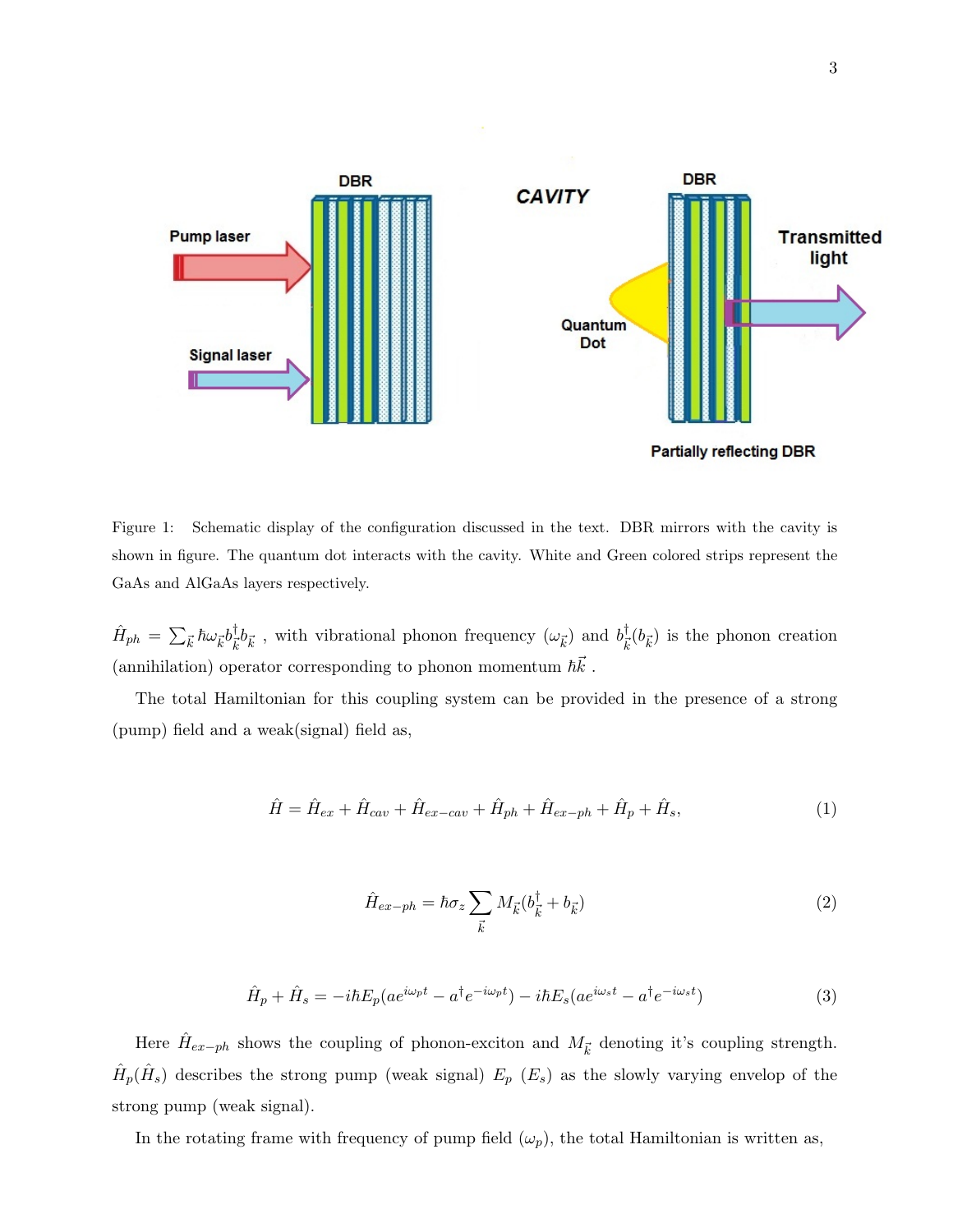$$
\hat{H}_{rot} = \hbar \Delta_p \sigma_z + \hbar \delta_c a^\dagger a + \hbar g (\sigma_+ a + a^\dagger \sigma_-) - i \hbar E_p (a - a^\dagger) - i \hbar E_s (a e^{i\delta t} - a^\dagger e^{-i\delta t}) \n+ \sum_{\vec{k}} \omega_{\vec{k}} (b^\dagger_{\vec{k}} b_{\vec{k}}) + \hbar \sigma_z \sum_{\vec{k}} M_{\vec{k}} (b^\dagger_{\vec{k}} + b_{\vec{k}}),
$$
\n(4)

where  $\Delta_p = \omega_{ex} - \omega_p$  denotes pump-exciton detuning,  $\Delta_c = \omega_c - \omega_p$  denotes cavity-pump detuning and  $\delta = \omega_p - \omega_s$  is denoting the signal-pump detuning.

It has been shown earlier that a single QD is equivalent to a cavity optomechanical system [\[43,](#page-15-8) [49\]](#page-15-9). Now the corresponding Heisenberg-Langevin equation are obtained in the following manner.

$$
\frac{d\sigma_z}{dt} = -\Gamma_1 \left( \sigma_z + 1 \right) - ig \left( a\sigma_+ - a^\dagger \sigma_- \right),\tag{5}
$$

$$
\frac{d\sigma_{-}}{dt} = -(\Gamma_2 + i\Delta_p)\sigma_{-} - iq\sigma_{-} + 2iga\sigma_z + F_n,\tag{6}
$$

$$
\frac{da}{dt} = -(i\Delta_c + \kappa_c)a - ig\sigma_- + E_p + E_s e^{-i\delta t},\tag{7}
$$

$$
\frac{d^2q}{dt^2} + \gamma_q \frac{dq}{dt} + 2\eta \omega_{\vec{k}}^3 \sigma_z - \omega_{\vec{k}}^2 q = 0,
$$
\n(8)

where  $\eta = \sum_{\vec{k}}$  $\frac{M_{\vec{k}}^2}{\omega_{\vec{k}}^2}$ is the Huang-Rhys factor which represents the coupling of exciton-phonon [\[54\]](#page-15-10),  $\Gamma_1$  is exciton spontaneous emission rate and  $\Gamma_2$  is dephasing rate.  $q = \sum_{\vec{k}} M_{\vec{k}} \left( b_{\vec{k}} + b_{\vec{k}}^{\dagger} \right)$  $\vec{k}$  is phonon's position operator.  $F_n$  is noise operator, with zero mean  $\langle F_n \rangle = 0$ ,  $\gamma_q$  is the phonon decay rate and  $\kappa_c$  is photon decay rate in the cavity.

Here we are looking the mean response of the coupled system to the signal field and hence we do not consider quantum fluctuations. Using  $\langle q\sigma_{-}\rangle = \langle q\rangle \langle \sigma_{-}\rangle$ , we ignore entanglement between the phonon and exciton degree of freedom. The above equations are then rewritten as,

$$
\frac{d < \sigma_z}{dt} = -\Gamma_1 \left( \langle \sigma_z > +1 \right) - ig \left( \langle a > \langle \sigma_+ \rangle - \langle a^\dagger \rangle \langle \sigma_- \rangle \right) \tag{9}
$$

$$
\frac{d < \sigma_-}{dt} = -(\Gamma_2 + i\Delta_p) < \sigma_- > -i < q > < \sigma_- > +2ig < a > < \sigma_z > + < F_n > \tag{10}
$$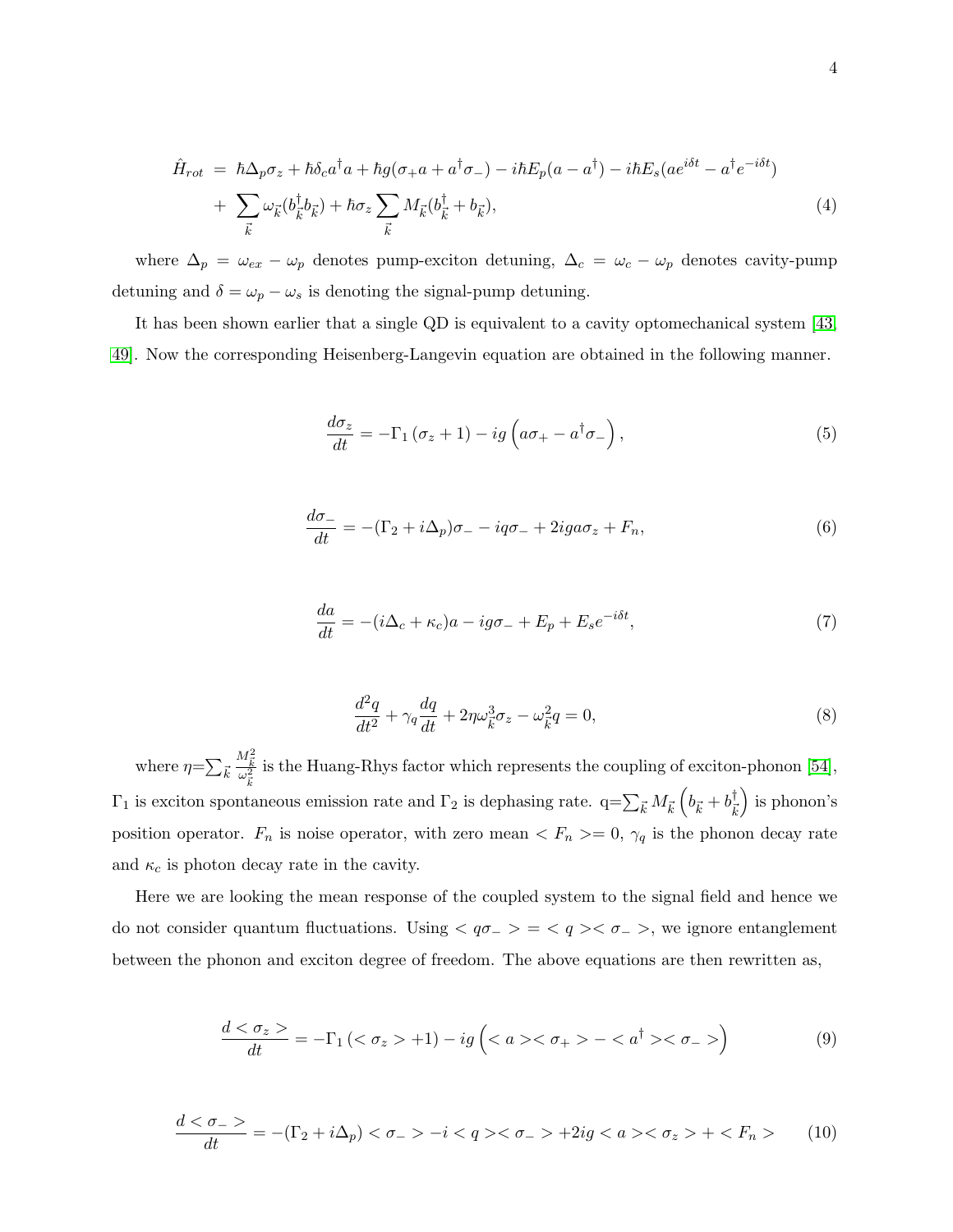$$
\frac{d}{dt} = -\(i\Delta\_c + \kappa\_c\) < a>-ig<<\sigma\_-> +E\_p + E\_s e^{-i\delta t} \tag{11}
$$

$$
\frac{d^2 < q>}{dt^2} + \gamma_q \frac{d < q>}{dt} + 2\eta \omega_{\vec{k}}^3 < \sigma_z > -\omega_{\vec{k}}^2 < q> = 0
$$
\n(12)

In order to solve Equation.  $(9)-(12)$ , we make the ansatz [\[55,](#page-15-11) [56\]](#page-15-12)

$$
\langle \sigma_{-}(t) \rangle = \sigma_{0} + \sigma_{+}e^{-i\delta t} + \sigma_{-}e^{i\delta t}
$$
  

$$
\langle \sigma_{z}(t) \rangle = \sigma_{0}^{z} + \sigma_{+}^{z}e^{-i\delta t} + \sigma_{-}^{z}e^{i\delta t}
$$
  

$$
\langle a(t) \rangle = a_{0} + a_{+}e^{-i\delta t} + a_{-}e^{i\delta t}
$$
  

$$
\langle q(t) \rangle = q_{0} + q_{+}e^{-i\delta t} + q_{-}e^{i\delta t}
$$

By substituting these equation into equation (9)-(12) and to work with the lowest order of  $E_p$ , but to all orders in  $E_s$ , we deduce the linear optical susceptibility as,

$$
\chi_{eff}^{(1)} = \frac{\sigma_+}{E_s} = \frac{\chi(\omega_{\vec{k}})}{\Gamma_2},\tag{13}
$$

where the susceptibility(dimensionless) is given by:-

$$
\chi(\omega_{\vec{k}}) = \left(2\omega_{\vec{k}0}\eta\zeta_1(\omega_{\vec{k}})C_1 + 2g_0D_1\right)\left(\frac{-(2g_0^3C_2w_0 - ig_0C_2A_1M_1 + 2ig_0^2D_2A_1w_0)}{\Phi_1A_1^2M_1^2}\right) + \frac{2g_0w_0}{A_1M_1}.\tag{14}
$$

In a similar manner, we deduce the nonlinear optical susceptibility as:-

$$
\chi_{eff}^{(3)} = \frac{\sigma_{-}}{3E_{s}^{*}E_{p}^{2}} = \frac{\chi^{3}(\omega_{\vec{k}})}{\Gamma_{2}^{3}},\tag{15}
$$

and the nonlinear optical susceptibility(dimensionless) as:-

$$
\chi^3(\omega_{\vec{k}}) = \left(2\omega_{\vec{k}0}\eta\zeta_2(\omega_{\vec{k}})C_1 + 2g_0D_1\right)\left(\frac{-(2g_0^3C_1w_0 - ig_0C_1A_2M_2 + 2ig_0^2D_1A_2w_0)}{\Phi_2A_2^2M_2^2N_2}\right). \tag{16}
$$

We can determine the population inversion( $w_0$ ) of the exciton by the equation as follows:-

$$
-(2w_0+2) - ig_0(D_1C_2 - D_2C_1) = 0,
$$
\n(17)

From the standard input-output theory [\[57\]](#page-15-13), the transmitted output field through the coupled system can be obtained.[See Appendix-C]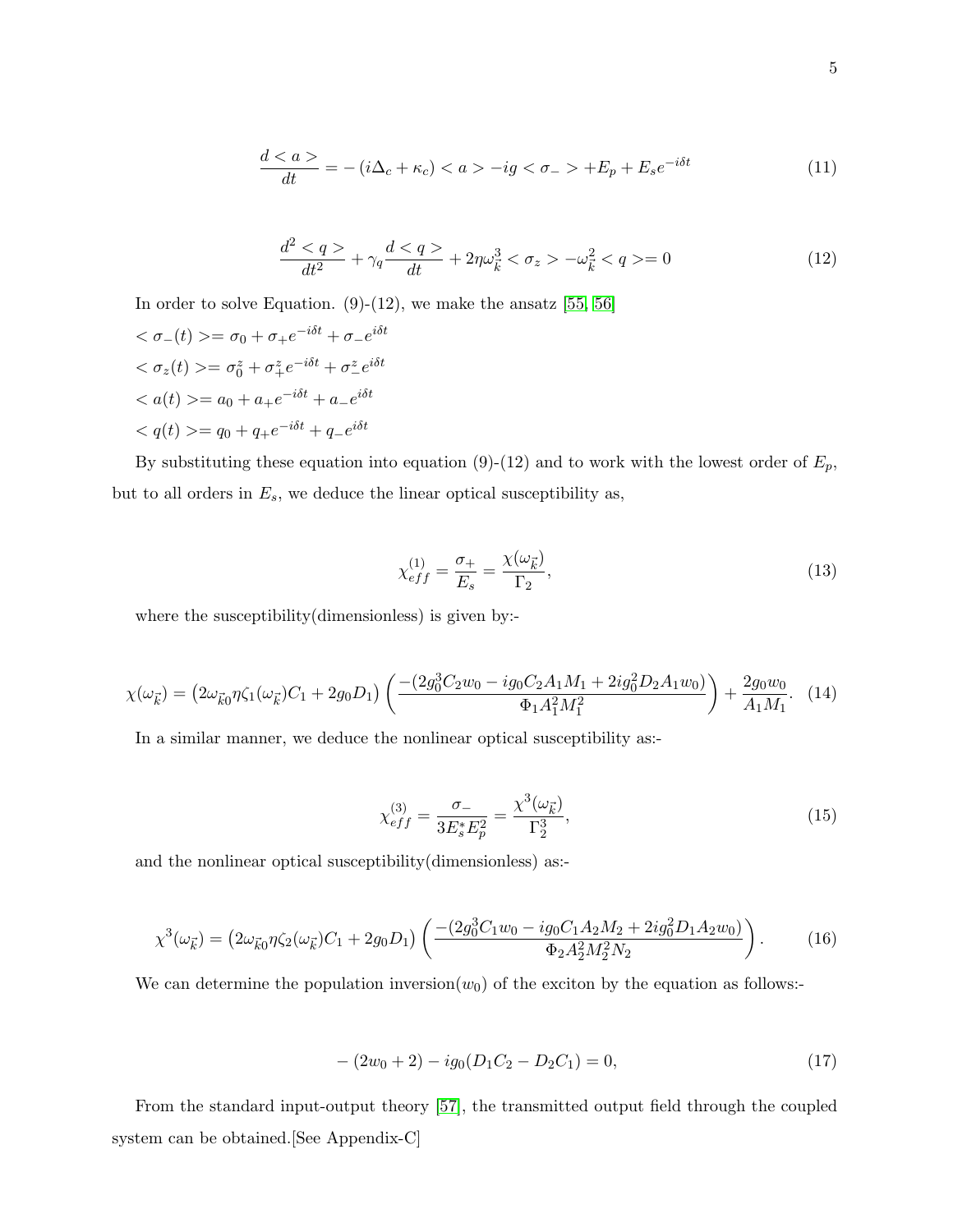$$
T = \left| 1 - \frac{\sqrt{2\kappa}a_+}{E_s} \right| \tag{18}
$$

and from Eq. (C1), we can get

$$
a_{out+} = \sqrt{2\kappa}a_+\tag{19}
$$

where dimensionless parameters w.r.t  $\Gamma_2$  are defined as:-

$$
\gamma_{q0} = \frac{\gamma_q}{\Gamma_2}, \delta_0 = \frac{\delta}{\Gamma_2}, g_0 = \frac{g}{\Gamma_2}, \omega_{\vec{k}0} = \frac{\omega_{\vec{k}}}{\Gamma_2}, w_0 = \sigma_0^z, \tau_1 = 2\Gamma_2, w_0 = \frac{w}{\Gamma_2}, \Delta_{c0} = \frac{\Delta_c}{\Gamma_2}, \Delta_{p0} = \frac{\Delta_p}{\Gamma_2},
$$
  

$$
\kappa_{c0} = \frac{\kappa_c}{\Gamma_2}, E_{p0} = \frac{E_p}{\Gamma_2}.
$$

#### III. CONTROLLABLE OPTICAL BISTABILITY

In this regime, we will illustrate how the bistability appearing in the population inversion  $w_0$  can be controlled by modulating different system parameters. It is clearly obvious from equation (17) that the steady state value  $w_0$  for the population inversion is a third-order polynomial equation, thus there are most three real roots.

Radiation pressure induces dynamic backaction due to which optical bistability arises within the cavity of finite decay time [\[8,](#page-13-5) [19,](#page-14-10) [58](#page-15-14)? [–63\]](#page-15-15). We will discuss here that how the strength of QD and cavity coupling  $(g_0)$  and pump strength influences the bistability.

Figure 2(a) shows the graph of the population inversion  $w_0$  verses pump-exciton detuning  $\Delta_{p0}$ having steady-state values for different values of pump strength  $E_{p0}$ , keeping  $g_0$  fixed at 0.1. All frequencies are dimensionless w.r.t dephasing rate.

Increasing the pump strength  $E_{p0}$  results in a sharper bistable behavior. We also note that for larger pump intensity, bistability occurs at higher pump-exciton detuning.

We plot the stationary value of  $w_0$  w.r.t the power of the pump field  $E_{p0}$  as shown in Fig. 2(b). The S-shaped behavior exhibits the bistable behavior when the largest and smallest roots of  $w_0$ are stable, and the middle one is unstable.

As the pump power is increased gradually, the population inversion moves along the lower stable branch. When this curve is reaching the first bistable point  $P_1$ , it jumps to the upper stable branch and continues on that branch. In a similar manner, decreasing the pump power, there is a gradual decrease in  $w_0$  along the upper branch. Upon reaching the second point of bistable  $P_2$ , it jump down to the lower stable branch and continues to decrease along that with decrease in pump power further.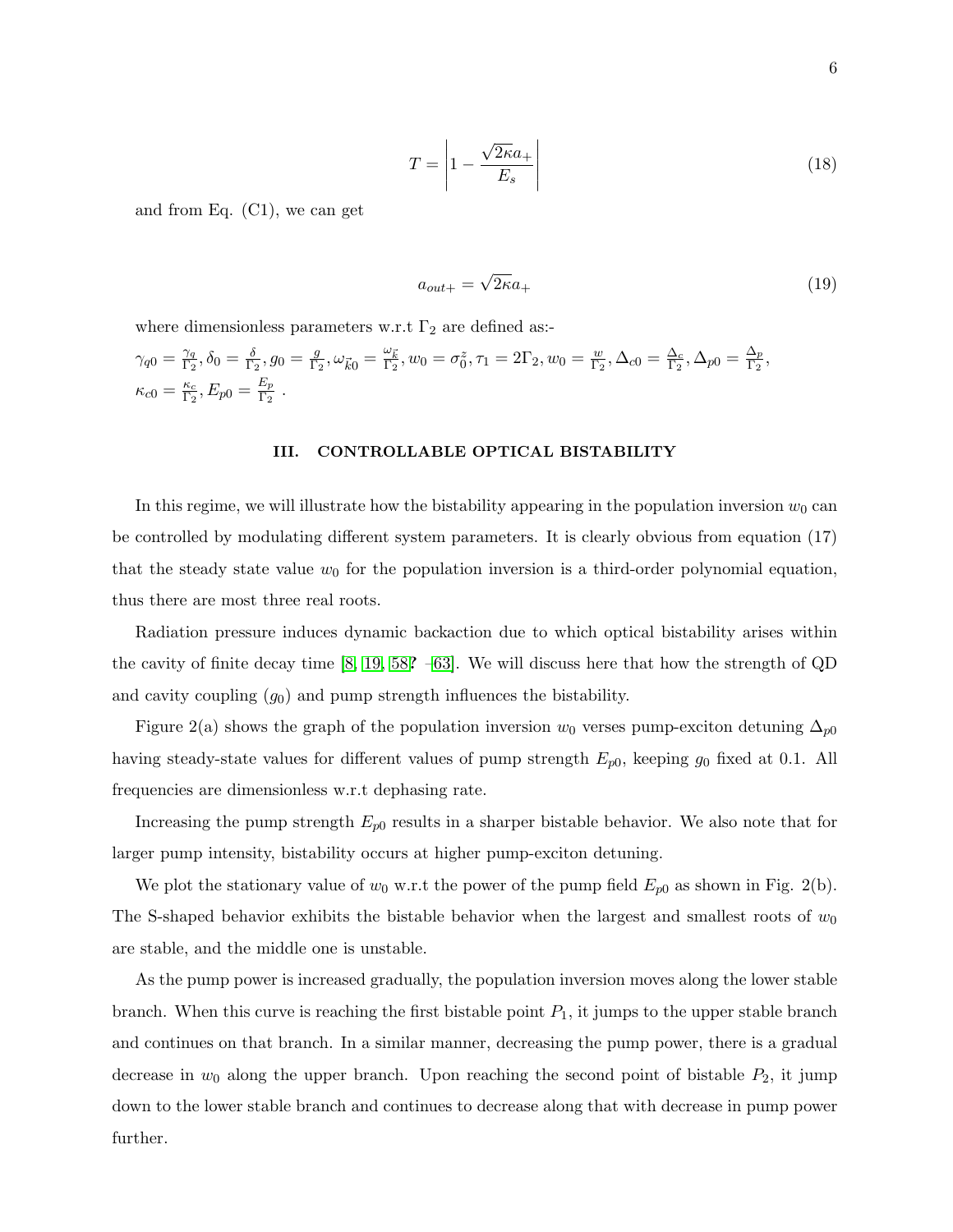

Figure 2: (a)- Population inversion  $w_0$  w.r.t pump exciton detuning for different values of pump field. Parameters used for graph are- $E_{p0}$ =(81,36,12),  $\eta$ =0.2,  $g_0 = 0.1$ ,  $\omega_{\vec{k}0}$ =100,  $\Delta_{c0}$ =10,  $\kappa_{c0}$ =1.35 (b)- The graph of Population inversion  $w_0$  verses pump field. Parameters used for graph are- $\Delta_{c0}=0.8$ ,  $\Delta_{p0}=8$ ,  $g_0 = 1$ ,  $\eta=0.2$ ,  $\omega_{\vec{k}0}=100$ ,  $\kappa_{c0}=1.35$ . (All these parameters are dimensionless w.r.t  $\Gamma_2$ )



Figure 3: (a)-Population inversion  $w_0$  w.r.t pump-exciton detuning  $(\Delta_{p0})$ ; Here  $E_{p0}=64$ ,  $\eta=0.2$ ,  $\omega_{\vec{k0}}=100$ ,  $\Delta_{c0}=10$ ,  $\kappa_{c0}=1.35$  (b)-The graph of Population inversion  $w_0$  verses pump field. Parameters are used for graph are- $\Delta_{c0}=0.8$ ,  $\Delta_{p0}=-8$ ,  $\eta=0.2$ ,  $\omega_{\vec{k0}}=100$ ,  $\kappa_{c0}=1.35$ . (All these parameters are dimensionless w.r.t  $\Gamma_2$ )

In Fig. 3(a), we plot the graph of  $w_0$  verses pump-exciton detuning for three different values of  $g_0$ . Increasing the QD-cavity mode coupling results in the bistable behavior becoming more prominent. For low values of  $g_0$  and  $E_{p0}$ , the bistability disappears. Fig. 3(b) displays the typical S-shaped bistable curves for various  $g_0$  values. We note that, with decreasing  $g_0$ , bistability occurs at a higher value of pump strength  $E_{p0}$  and for very low value of  $g_0$ , bistability disappears.

From the above discussion, we can conclude that a fine control over the coupling of QD-cavity  $\text{mode}(g_0)$  and pump strength  $E_{p0}$  is required to tune the bistability which can be used for designing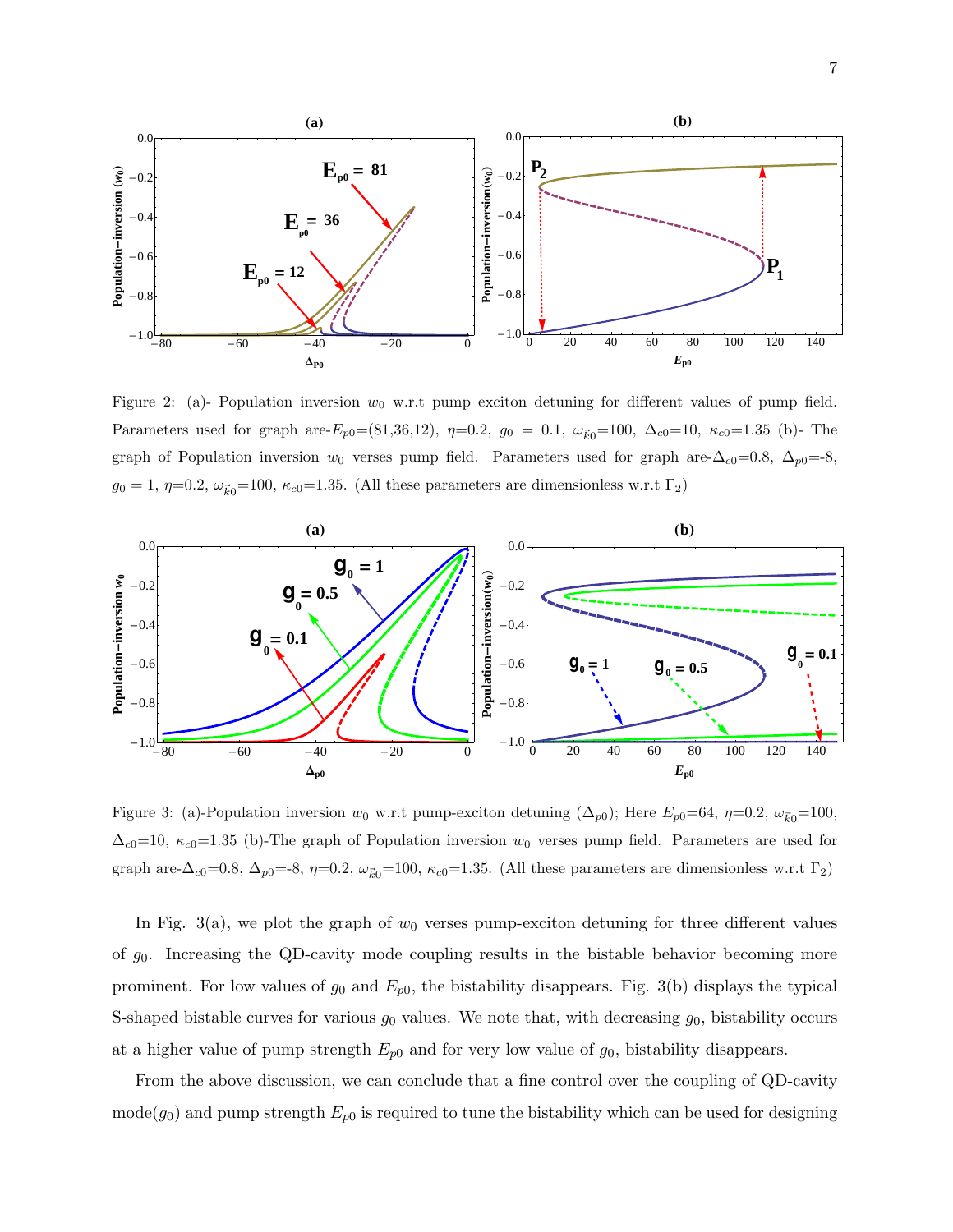all-optical switches, logic-gate devices and memory devices.

### IV. TUNABLE MIA AND FANO RESONANCE

In this section, we demonstrate mechanically induced absorption (MIA) in our coupled QDphonon system. In MIA the mechanics is introduced due to lattice vibrations while in OMIT/OMIA radiation pressure is responsible for the mechanics. It is well known that OMIT/OMIA has a sharp symmetrical profile. On the other hand, Fano-resonance has a sharp asymmetrical spectral profile [\[33](#page-14-11)[–36\]](#page-14-12). Fano-resonance's sharp asymmetrical line shape can be used to design sensitive optical switch since any variation in the parameters of the system can lead to subsequent change in the phase and amplitude of the transmitted light. We now explore the possibility to tune the MIA and Fano-resonance using the system parameters.

Figure 4.(a) and 4.(b) shows the signal absorption spectrum w.r.t  $\delta_0$  without  $(\eta=0)$  and with  $(\eta=0.02)$  the coupling between exciton and phonon.



Figure 4: (Color online) The graph of absorption w.r.t signal pump detuning; For (a)- $\eta=0$ , and (b)- $\eta=0.02$ ; Rest of the Parameters are- $E_{p0}=3.15$ ,  $g_0=1.5$ ,  $\omega_{\vec{k}0}=10$ ,  $\kappa_{c0}=1.35$ . (All these parameters are dimensionless w.r.t  $\Gamma_2$ )

A familiar absorption curve is visible when  $\eta=0$ . However, when  $\eta \neq 0$ , coupling of the lattice vibrations with the QD brings some new features. Apart from the familiar central absorption curve, two new sharp peaks appear at both side of the absorption spectrum at  $\pm \omega_{\vec{k}0}$ . These new peaks are due to the lattice vibrations and appear at  $\delta_0 = \pm \omega_{\vec{k}_0}$ . The central peak at  $\delta_0 = 0$  corresponds to Rayleigh resonance. It is interesting to note that for  $\eta=0$  (Fig. 4(a)), the Railleigh resonance is symmetric while for  $\eta \neq 0$  (Fig. 4(b)), the Rayleigh resonance develop an asymmetric profile due to lattice vibrations.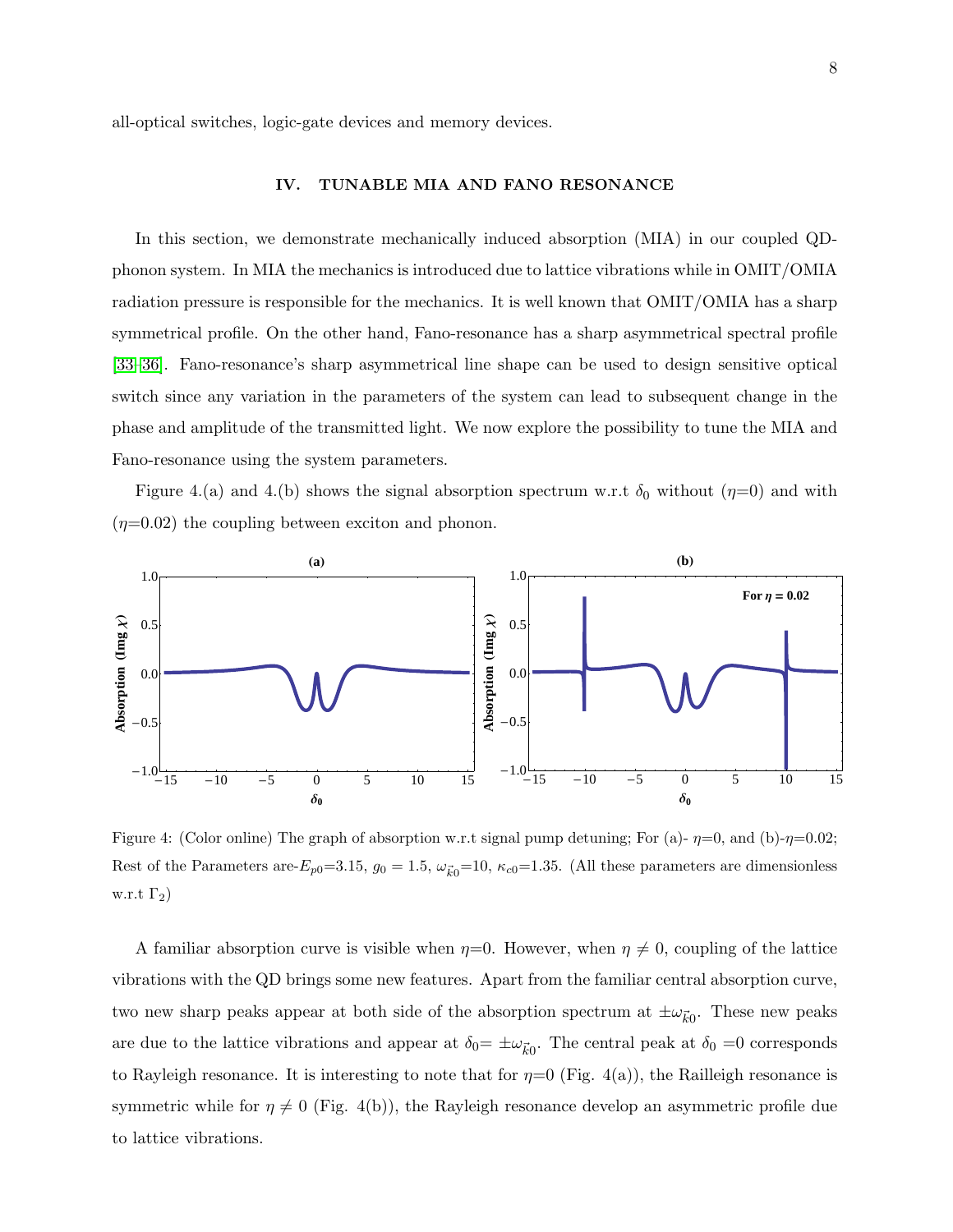Thus by keeping the pump frequency fixed and scanning the signal frequency across the exciton frequency, we can detect the lattice vibrations using this all optical technique.

We now explore the normalized power transmission (T) that can be measured at the output terminal of the device. Fig. 5 displays the graph of  $T^2$  verses signal-exciton detuning  $\Delta_s$ , for different pump power  $E_{p0}=5$  (Fig.5(a)) and  $E_{p0}=7$  (Fig.5(b)), where  $\Delta_s=\omega_s-\omega_{ex}$ . The plot clearly displays a sharp absorption dip at  $\Delta_s=0$  with two asymmetrical dips on both side of  $\Delta_s=0$ . This phenomenon demonstrates an obvious asymmetrical Fano resonance line-shape. As the pump power increases, the absorption dip becomes longer. Fig. 5(c) shows the  $T^2$  plot verses  $\Delta_s$  in the absence of exciton-phonon coupling  $(\eta=0)$ . We notice a nearly symmetric curve with no absorption dip at  $\Delta_s=0$  clearly indicating the fact that the absorption dip is MIA.



Figure 5: (Color online) The graph of Transmission  $T^2$  verses signal exciton detuning  $\Delta_s$ ; Parameters are used for graph are, for (a)  $E_{p0}=5$ ,  $\eta=0.015$  (b)  $E_{p0}=7$ ,  $\eta=0.015$ , (c)  $E_{p0}=5$ ,  $\eta=0$ ; rest all parameters are common-  $g_0 = 1.5$ ,  $\omega_{\vec{k}0} = 10$ ,  $\kappa_{c0} = 1.35$ ,  $\Delta_{c0} = -10$ ,  $\Delta_{p0} = -10$ . (All these parameters are dimensionless w.r.t  $\Gamma_2$ )

Using Eqn.(19), we plot the real and imaginary part of  $a_{out+}$  in fig. 6. The real part  $\text{Re}(a_{out+})$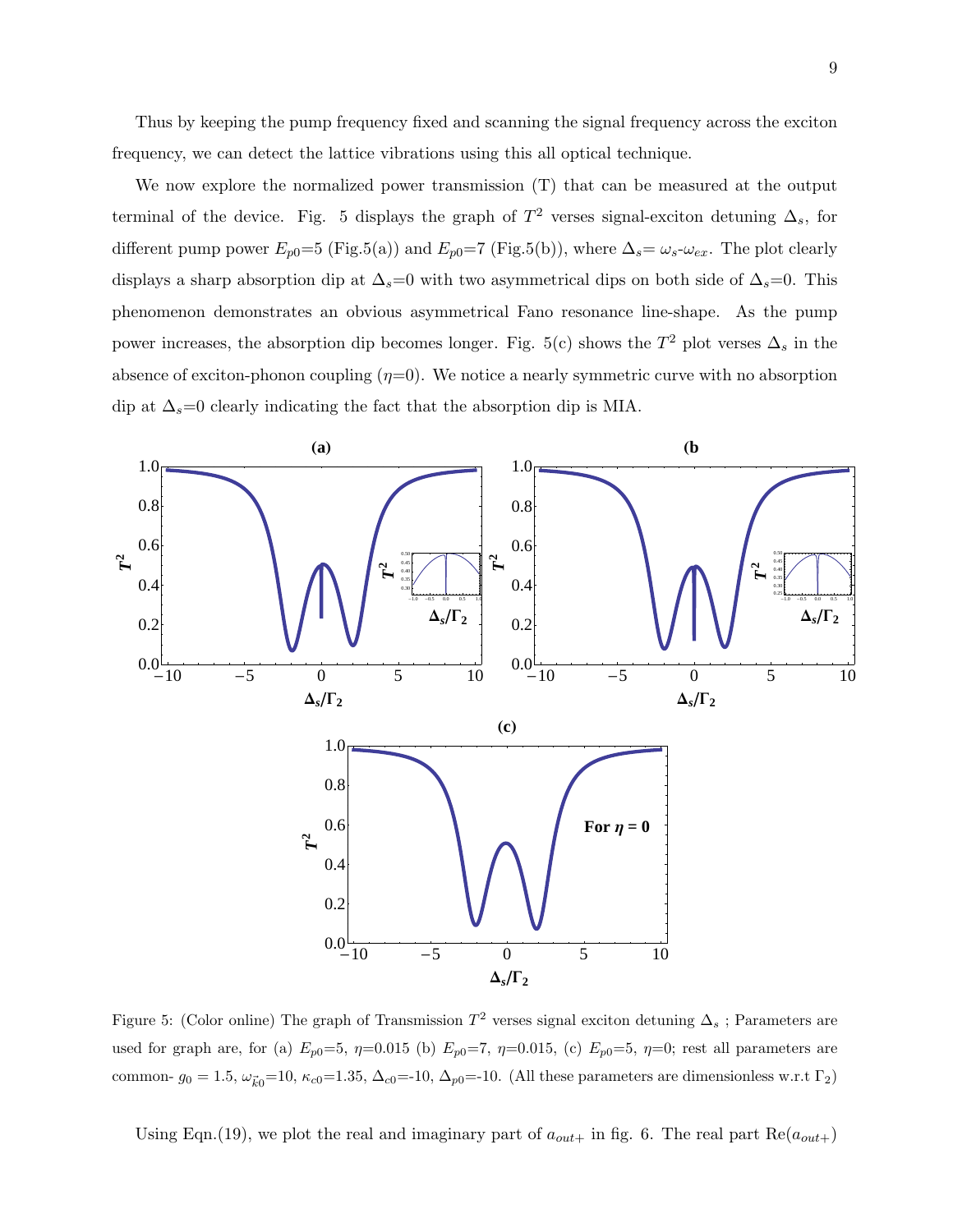is the absorption while the imaginary part  $\text{Im}(a_{out+})$  is the dispersive behavior. Fig. 6(a) and 6(b) describes the absorption and dispersive behavior when the exciton is not coupled with the mechanical mode ( $\eta = 0$ ). The dispersion curve demonstrates an anomalous behavior around  $\Delta_s = 0$ (near the resonant electronic transition). When the slightly greater radiation frequency interact with refractive index makes it lesser than unity and with increasing the frequency refractive index decreases, this leads to Anomalous dispersion effect. The theory of Anomalous dispersion developed by Lord Rayleigh and demonstrated this phenomenon for a mechanical oscillator [\[64,](#page-15-16) [65\]](#page-15-17). Recently in atomic systems electromagnetic interaction due to atomic coherence in degenerate two level systems leads to negative dispersion at the resonant frequency for an atomic transition. In the anomalous dispersion region, the group velocity of light can be negative[\[66\]](#page-15-18).

Fig.6(c) and 6(d) displays the absorption and dispersion when  $\eta$ =0.015. The results shows that a MIA window appears in  $a_{out+}$  around  $\Delta_s=0$  because the exciton is now coupled to the mechanical mode. At  $\Delta_s=0$ , a very strong absorption is seen together with a highly steep anomalous dispersion around  $\Delta_s = 0$ . These results indicate that our system can be used to generate slow light [\[67,](#page-15-19) [68\]](#page-16-0). From figure 5 and 6, we also observe that the Fano resonance's transmission contrast can be high (as high as 70 %) which makes it suitable for any Telecom system.

From fig. 7(a) we can note that as the coupling strength between Q.Dot and cavity decreases absorptive behavior increases. And as the value of  $g_0$  is increase, the fano line shape appears.

In this problem we are using two optical field, rather than single field. Fig. 7(b) shows the Transmission spectrum  $T^2$  as a function of signal-exciton detuning  $\Delta_s$ . We can see that for small coupling between cavity and quantum dot, only a total absorption dip is displayed (Solid line) in the transmission spectrum. and when the coupling is increases gradually the transmission spectrum is splitting into two peaks. We can see that the split width increases while  $g_0$  increases.

## V. ALL OPTICAL MECHANICAL KERR SWITCH

The fast development of Internet data traffic poses challenges for optical communication networks. Such networks rely on transferring optical to electronic signals to route information. This imposes limits on the speed and power consumption of transmission. All optical signal routing has the ability to eliminate the need for electrical transduction to overcome these limitations. To implement all optical signals routing, one needs optical switching devices that can function at reduced energy dissipation [\[69\]](#page-16-1).

With the rapid development of optics, there is a practical need to understand the nonlinear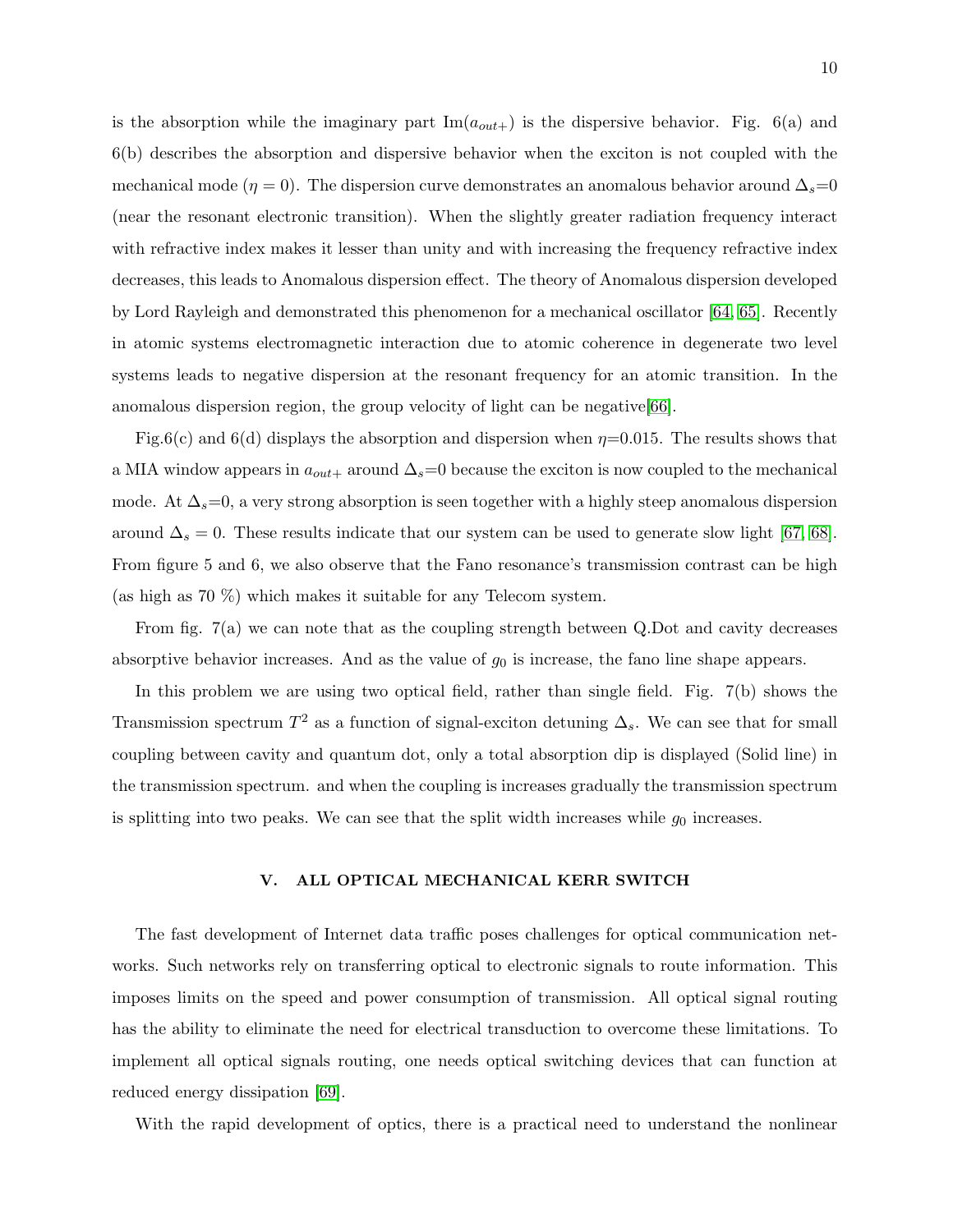

Figure 6: (Color online): (a)-The graph of Absorption verses signal exciton detuning  $\Delta_s$  for  $\eta=0$ ; (b)-The graph of dispersion verses signal exciton detuning  $\Delta_s$  for  $\eta=0$ , (c)- for absorption  $\eta=0.015$ , (d)- for dispersion  $\eta=0.015$ ; rest of the Parameters are  $E_{p0}=5$ ,  $g_0=1.5$ ,  $\omega_{\vec{k}0}=10$ ,  $\kappa_{c0}=1.35$ ,  $\Delta_{c0}=10$ ,  $\Delta_{p0}=10$ . (All these parameters are dimensionless w.r.t  $\Gamma_2$ )

behavior of the material in order to make efficient use of it when it is wanted and to avoid it when it is unwanted [\[70–](#page-16-2)[73\]](#page-16-3). Many theoretical work has been done so far for the improvement in quality of optical Kerr effect in which optical Kerr effect and control field strength are mutually proportional.[\[74\]](#page-16-4). The Kerr effect has attracted a lot of attention in various materials. Application of Kerr effect for telecommunication and future optical information processing, ultra-small and ultrafast active component like all-optical switches is expected [\[75\]](#page-16-5). We use the instantaneous optical Kerr effect for the implementation of ultrafast switches, which is accountable for the self -phase modulation [\[76\]](#page-16-6), nonlinear effects of self-focusing [\[77\]](#page-16-7) and modulation instability [\[78\]](#page-16-8). The quantum dynamics signatures are revealed by this effect [\[79\]](#page-16-9), and adaptive measurement, feedback control are some future applications [\[80\]](#page-16-10). This paper gives us theoretical understanding of an optomechanical Kerr switch based on lattice vibrations and a quantum dot.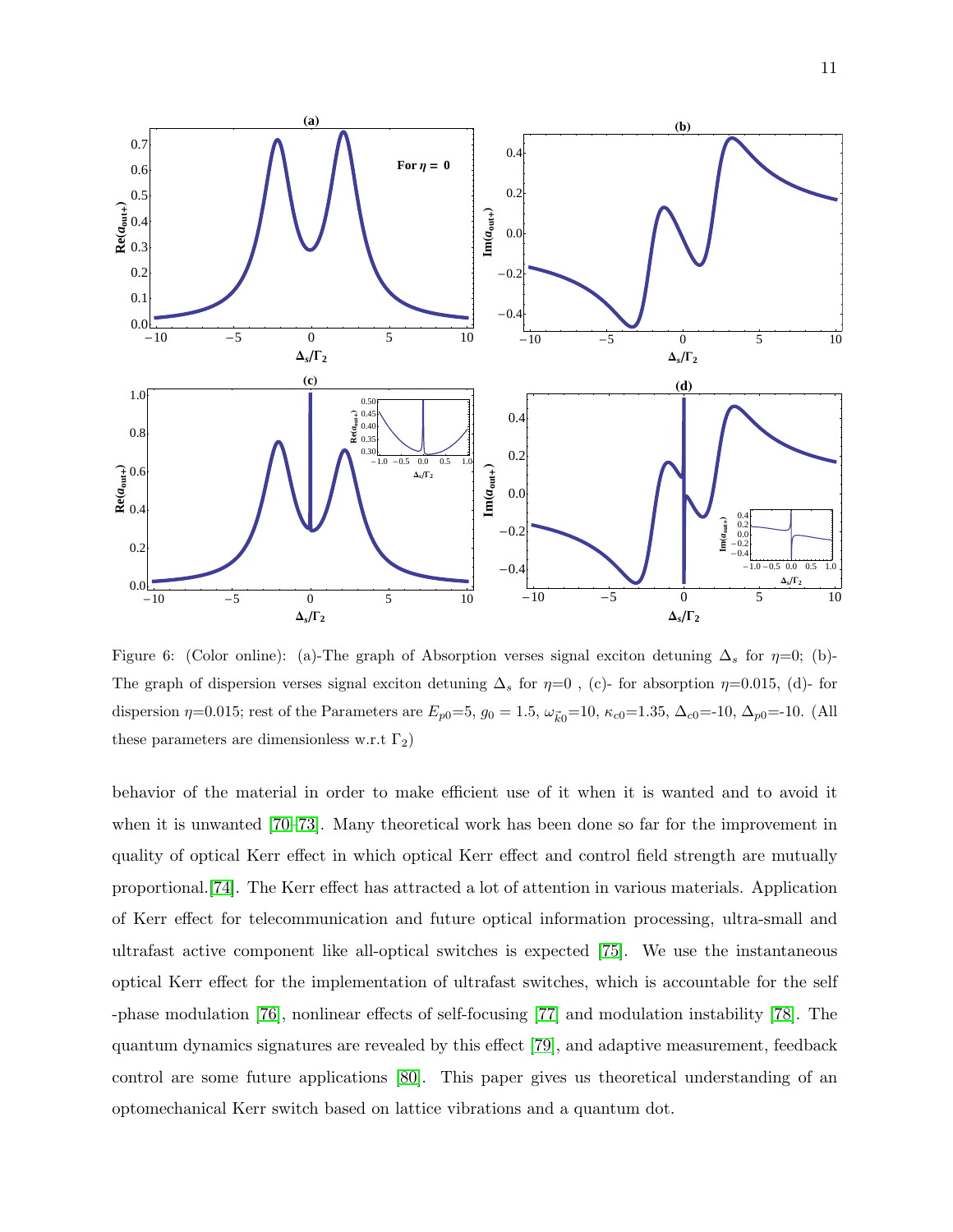

Figure 7: (Color online): (a)-The graph of absorption  $a_{out+}$  w.r.t signal exciton detuning  $\Delta_s$  for different value of coupling factor. (b)-graph of Transmission  $T^2$  w.r.t signal exciton detuning  $\Delta_s$  for different values of QD-cavity coupling; Parameters for graph are- $E_{p0}=5$ ,  $\eta=0.015$ ,  $\omega_{\vec{k}0}=10$ ,  $\kappa_{c0}=1.35$ ,  $\Delta_{c0}=-10$ ,  $\Delta_{p0}=-10$ . (All these parameters are dimensionless w.r.t  $\Gamma_2$ )

By using equation (15), we get the all optical Kerr effect in the presence and absence of coupling between exciton and phonon as shown in figure(8). We notice from fig.8(a), that the straight(dotted) line representing the absence of Kerr coefficient when the coupling strength  $(\eta=0)$ , and solid line showing the presence of Kerr coefficient when the coupling is present.i.e., $\eta \neq 0$ . It means that the exciton-phonon coupling is playing a significant role in this process. When we increase the pump field this enhances the optical Kerr effect (see fig.8(b)). Unlike the red sideband  $\Delta_{p0} = \omega_{k0}$ , here this effect is working on the blue sideband of the pump field  $\Delta_{p0} = -\omega_{k0}$ . The physical source of this outcome is because of coherent population oscillation (CPO), which allows quantum interference between the phonon and two optical field's beat via exciton when the pumpsignal detuning  $\delta_0$  and frequency of phonon are equal  $\omega_{\vec{k0}}$ . The pump field modulates the scale of Kerr effect.

In figure(9), the real and imaginary part of  $\chi_{eff}^{(3)}$  of equation (15) represents the Kerr coefficient and nonlinear absorption respectively. Clearly, at  $\Delta_{s0}=0$  the Kerr coefficient can be significantly enhanced by combining with a positive nonlinear absorption with the detuning  $\Delta_{s0} = -\omega_{\vec{k0}} = -10$ .

In the view of above discussion; if we fix the pump-exciton detuning  $\Delta_{p0}=0$  and pump cavity detuning  $\Delta_{c0}=0$  a different behavior of the Kerr coefficient can be shown in Fig.(10). The two sharply peak at the both side showing the phonon's vibrational frequency. Like, for the frequency of phonon  $\omega_{\vec{k}0}=10$ , two sharply peak occurs at  $\pm 10$  [blue (solid) line]. The red (dotted) line and green (dashed) line are showing two different frequencies of the phonon  $(\omega_{\vec{k}0}) = 8$  and 5 respectively, where the sharp peaks analogous to frequency of phonon.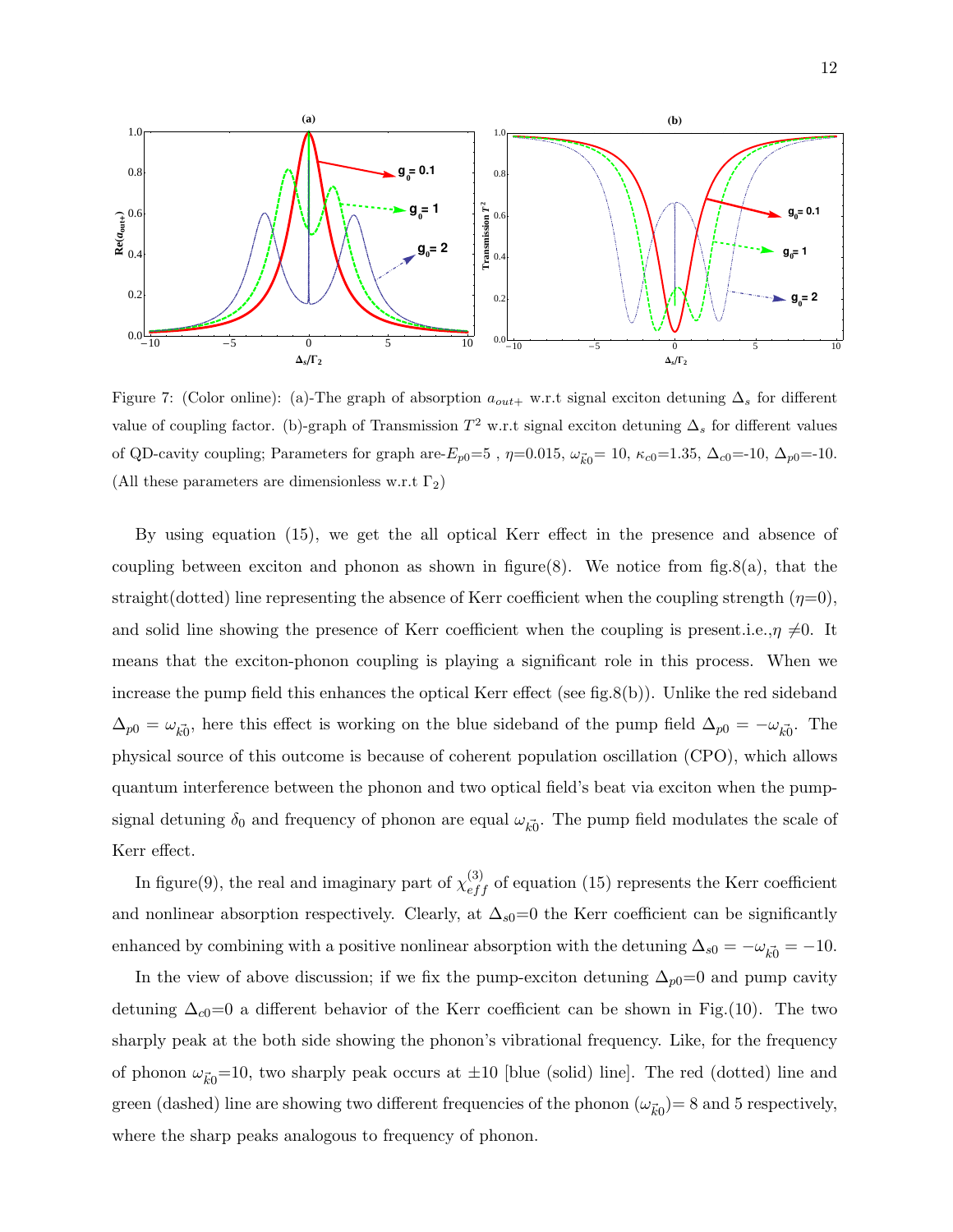

Figure 8: (Color online): The graph between optical Kerr coefficient and signal-exciton detuning  $\Delta_s$ ; (a)- In presence and absence of coupling between phonon and exciton. (b)- For different value of pump field. Parameters are used for graph are- $E_{p0}=0.34$ ,  $\omega_{\vec{k0}}=10$ ,  $\eta=0.06$ ,  $\kappa_{c0}=1.35$ ,  $\Delta_{c0}=10$ ,  $\Delta_{p0}=10$ . (All these parameters are dimensionless w.r.t  $\Gamma_2$ )



Figure 9: (Color online): (a)- The graph of nonlinear absorption and Kerr coefficient w.r.t signal exciton detuning  $\Delta_s$ . Parameters are used for graph are- $E_{p0}=0.34$ ,  $\omega_{\vec{k}0}=10$ ,  $\eta=0.06$ ,  $\kappa_{c0}=1.35$ , $\Delta_{c0}=10$ , $\Delta_{p0}=10$ . (All these parameters are dimensionless w.r.t  $\Gamma_2$ ), (b)- The optical Kerr coefficient w.r.t detuning  $\Delta_s$ ; Parameters are used for graph are- $E_{p0}=0.54$ ,  $\omega_{\vec{k0}}=(10,8,5)$   $\kappa_{c0}=1.35$ , $\Delta_{c0}=0$ ,  $\Delta_{p0}=0$ . (All these parameters are dimensionless w.r.t  $\Gamma_2$ )

This implies that, firstly if we fix the control field detuning  $\Delta_{p0}$  and  $\Delta_{c0}$  and observe the signal frequency in the spectrum across the exciton frequency  $(\omega_{ex})$ , then we can simply get the phonon's vibrational frequency in nonlinear system precisely.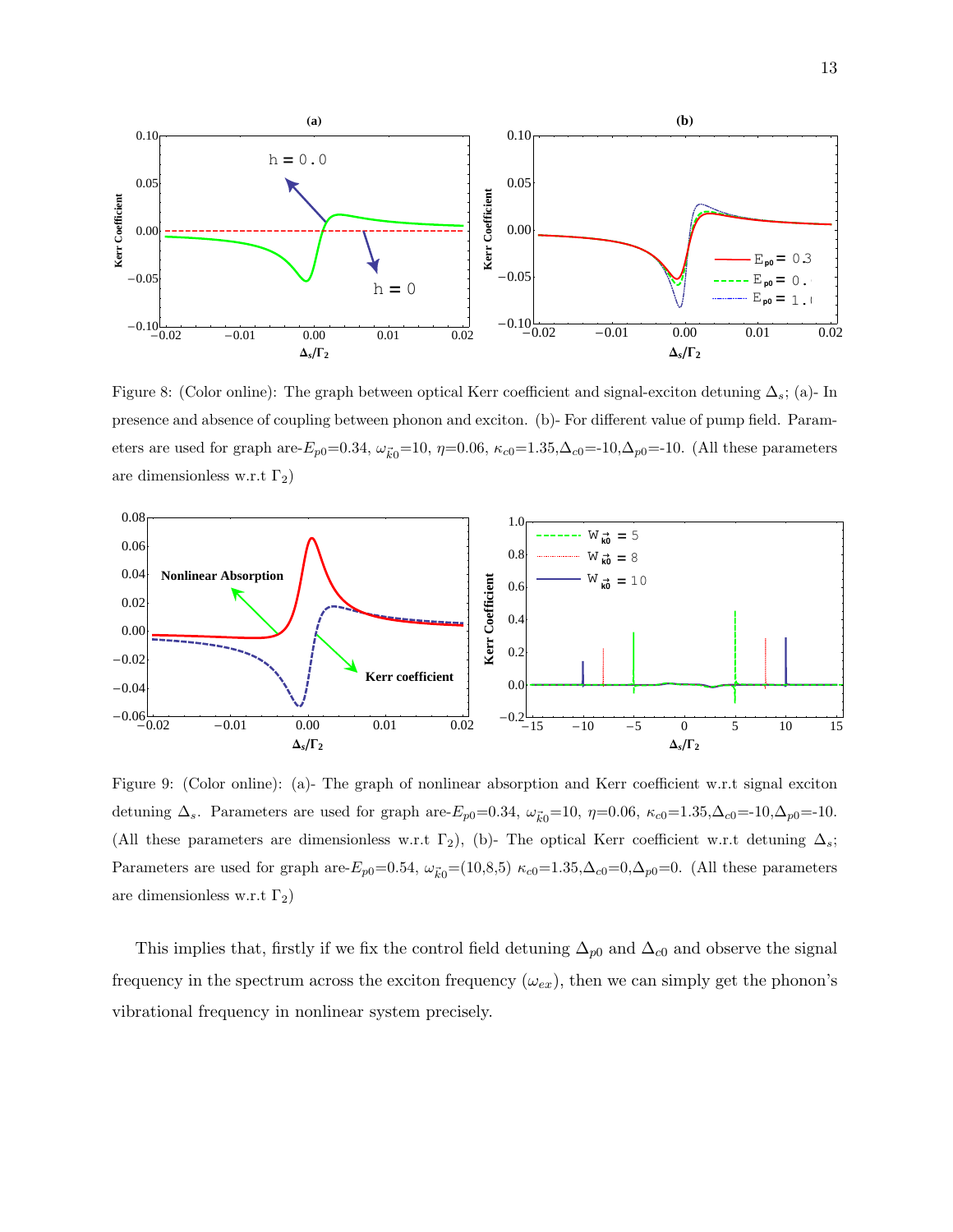#### VI. CONCLUSION

In conclusion we have discussed the optical response of a system comprising of a single quantum dot interacting with the lattice vibrations and the optical mode of a solid state optical micro-cavity. We find that the optical bistability that appears due to the inherent nonlinearity in the system can be tuned by the pump strength and the QD-cavity mode coupling. In particular we show that the bistability appears at lower value of the pump if the QD-cavity mode coupling is high. Further we find that in the signal absorption spectrum, clear signatures of coupling between the QD and the lattice vibrations appears. The absorption spectrum is rendered asymmetric due to the lattice vibrations. An asymmetric Fano resonance line-shape is visible in the Power transmission as a result of exciton-phonon coupling gives rise to anomalous dispersion in the transmitted signal indicating that the system can be used to generate slow light. The Fano resonance's transmission contrast is found to be high making it suitable for Telecom systems. Finally we demonstrate the possibility of using the system as all optomechanical Kerr switch with potential application in fast optical communication networks.

#### VII. ACKNOWLEDGEMENTS

P.K Jha and Vijay Bhatt are thankful to Department of Science and Technology DST(SERB), Project No. EMR/2017/001980, New Delhi for the financial support. S. A. Barbhuiya acknowledges BITS, Pilani for the doctorate institute fellowship. Aranya B. Bhattacherjee is grateful to BITS Pilani, Hyderabad campus for the facilities to carry out this research.

- <span id="page-13-1"></span><span id="page-13-0"></span>[1] M. Aspelmeyer, T. J. Kippenberg and F. Marquardt, Rev. Mod. Phys. 86, 1391 (2014).
- [2] T. J. Kippenberg and K. J. Vahala, Science, 321, 1172 (2008).
- <span id="page-13-2"></span>[3] F. Marquardt and S.M. Girvin, Physics 2, 40 (2009).
- <span id="page-13-3"></span>[4] M. Aspesmeyer, S. Groeblacher, K. Hammerer and N. Kielsel, J. Opt. Soc. Am. B 27, A189 (2010).
- [5] M. Aspelmeyer, T. J. Kippenberg and F. Marquardt, Cavity optomechanics Nano- and Micromechanical Resonators Interacting with Light (Springer, Berlin, 2016).
- <span id="page-13-4"></span>[6] O. Arcizet, P. F. Cohadon, T. Briant, M. Pinard, and A. Heidmann, Nature (London) 444, 71 (2006).
- <span id="page-13-5"></span>[7] L. Jiang, X. Yuan, Y. Cui, G. Chen, F. Zuo, C. Jiang, Phys. Lett. A 381,38 (2017).
- [8] C. Jiang, H. Liu, Y. Cui, X. Li, G. Chen, and X. Shuai, Phys. Rev. A 88, 055801 (2013).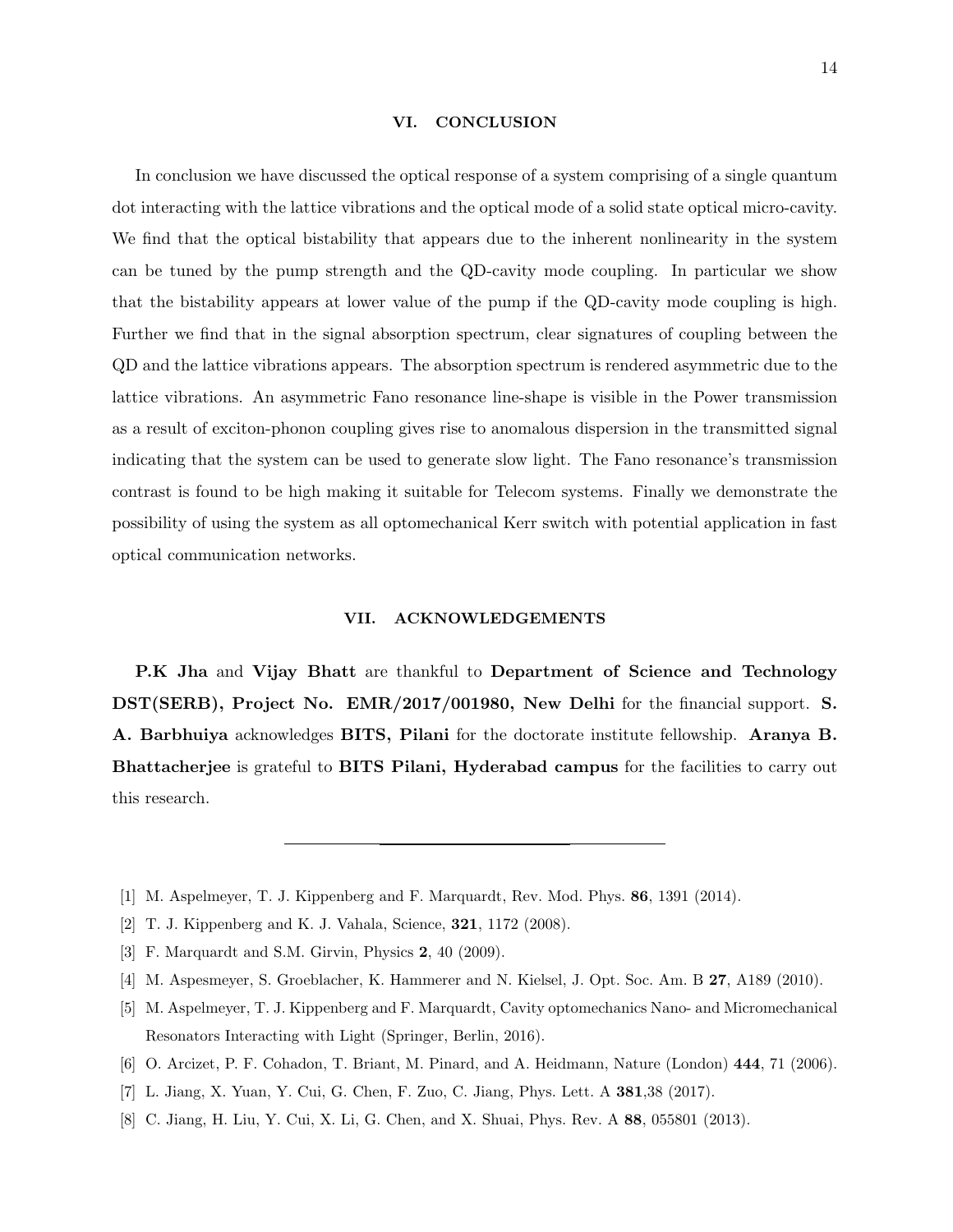- <span id="page-14-1"></span><span id="page-14-0"></span>[9] Y. S. Park and H. Wang, Nat. Phys. 5, 489 (2009).
- [10] S. Weis, R. Riviere, S. Deleglise, E. Gavartin, O. Arcizet, A. Schliesser, and T. J. Kippenberg, Science 330, 1520 (2010).
- [11] A. H. Safavi-Naeini, T. M. Alegre, J. Chan, M. Eichenfield, M. Winger, Q. Lin, J. T. Hill, D. E. Chang, and O. Painter, Nature (London) 472, 69 (2011).
- [12] M. Karuza, C. Biancofiore, M. Bawaj, C. Molinelli, M. Galassi, R. Natali, P. Tombesi, G. Di Giuseppe, and D. Vitali, Phys. Rev.A 88, 013804 (2013).
- [13] A. Kronwald and F. Marquardt, Phys. Rev. Lett. 111, 133601 (2013).
- <span id="page-14-3"></span>[14] P.C. Ma, J.Q. Zhang, Y. Xiao, M. Feng, and Z.M. Zhang, Phys. Rev. A 90, 043825 (2014).
- <span id="page-14-2"></span>[15] B. P. Hou, L. F. Wei, and S. J. Wang, Phys. Rev. A 92, 033829 (2015).
- <span id="page-14-4"></span>[16] H. Xiong, L.G. Si, A.S. Zheng, X. Yang, and Y. Wu, Phys. Rev. A 86, 013815 (2012).
- [17] F. Hocke, X. Zhou, A. Schliesser, T. J. Kippenberg, H. Huebl and R. Gross, New J. Phys. 14, 123037 (2012).
- <span id="page-14-10"></span><span id="page-14-5"></span>[18] J. M. Dobrindt, I. Wilson-Rae, and T. J. Kippenberg, Phys. Rev. Lett. 101, 263602 (2008).
- [19] S. Groblacher, K. Hammerer, M. R. Vanner, and M. Aspelmeyer, Nature (London) 460, 724 (2009).
- [20] K. Ullah, Phys. Lett. A, 383,25, 3074-3079 (2019).
- [21] S. Huang and G. S. Agarwal, Phys. Rev. A 81, 033830 (2010).
- [22] A. B. Bhattacherjee, Phys. Rev. A 80, 043607 (2009).
- <span id="page-14-6"></span>[23] W. He, J.-J. Li, and K.-D. Zhu, Opt. Lett. 35, 339 (2010).
- <span id="page-14-7"></span>[24] S. Huang and G. S. Agarwal, Phys. Rev. A 80, 033807 (2009).
- [25] J. Teufel, T. Donner, D. Li, J. Harlow, M. Allman, K. Cicak, A. Sirois, J. D. Whittaker, K. Lehnert, and R. W. Simmonds, Nature (London) 475, 359 (2011).
- [26] F. Marquardt, J. P. Chen, A. A. Clerk, and S. M. Girvin, Phys. Rev. Lett. 99, 093902 (2007).
- [27] A. Schliesser, R. Riviere, G. Anetsberger, O. Arcizet, and T. J. Kippenberg, Nat. Phys. 4, 415 (2008).
- [28] R. Riviere, S. Deleglise, S. Weis, E. Gavartin, O. Arcizet, A. Schliesser, and T. J. Kippenberg, Phys. Rev. A 83, 063835 (2011).
- [29] J. Chan, T. M. Alegre, A. H. Safavi-Naeini, J. T. Hill, A. Krause, S. Grblacher, M. Aspelmeyer, and O. Painter, Nature (London) 478, 89 (2011).
- <span id="page-14-9"></span><span id="page-14-8"></span>[30] P. Meystre, Annalen der Physik, 525, p.215-233, (2012).
- [31] K. C. Yellapragada, N. Pramanik, S. Singh, and P. A.Lakshmi, Phys. Rev. Lett. A,98, 053822 (2018).
- <span id="page-14-11"></span>[32] Y. Jiao, H. L, J. Qian, Y. Li, and H. Jing, New J. Phys. 18, 083034, (2016).
- [33] C.D. Lin, W.C. Chu ,Controlling atomic line shapes. Science 340, 694, (2013).
- [34] C. Ott , Lorentz meets Fano in spectral line shapes: a universal phase and its laser control. Science 340, 716, (2013).
- <span id="page-14-12"></span>[35] A. E. Miroshnichenko, S. Flach , Y. S. Kivshar, Rev. Mod. Phys. 82, 2257, (2010).
- [36] U. Fano, Effects of configuration interaction on intensities and phase shifts. Phys. Rev. 78, 1241866, (1961).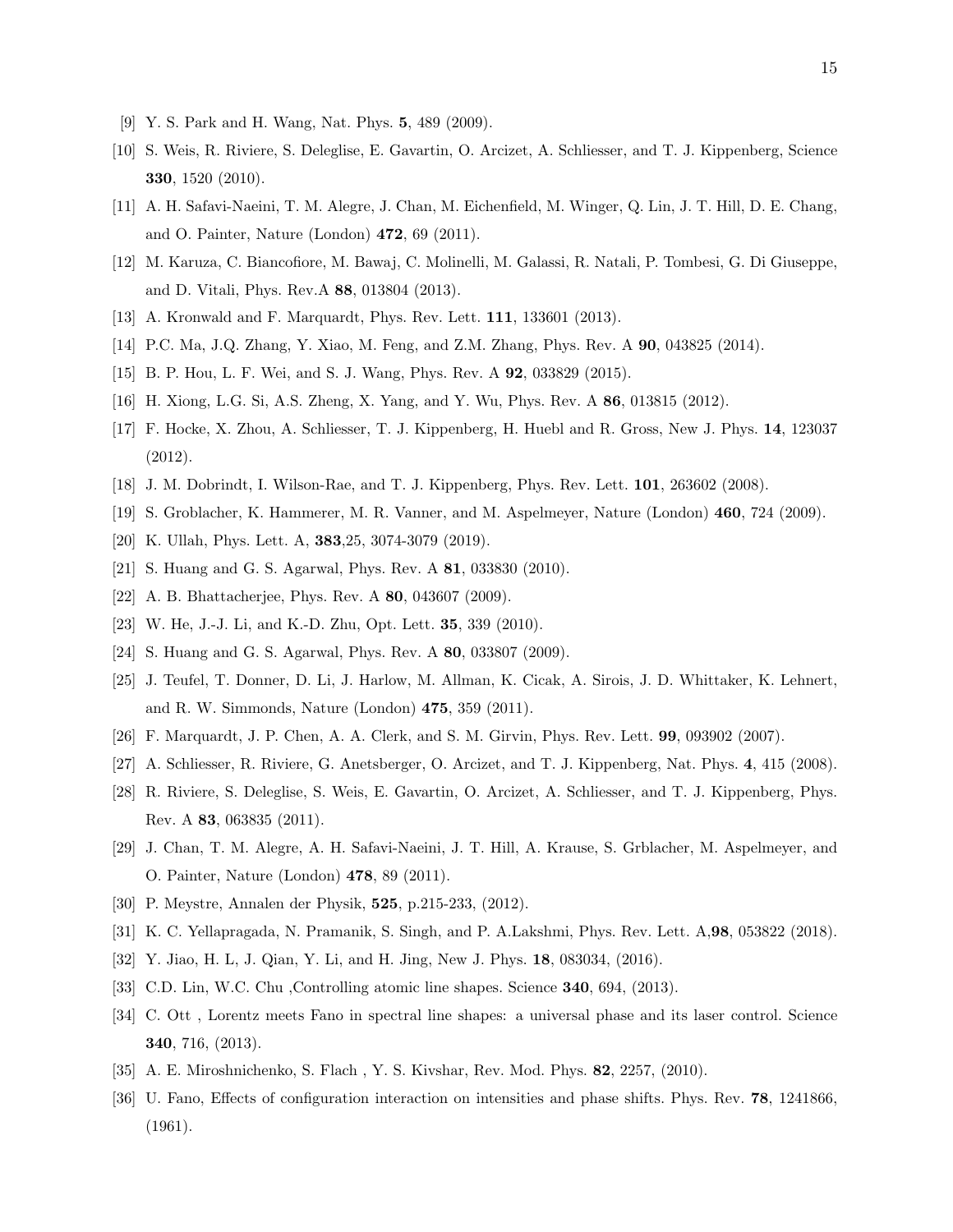- <span id="page-15-0"></span>[37] N. Verellen, Y. Sonnefraud, H. Sobhani, F. Hao, V. V. Moshchalkov, P. Van Dorpe, P. Nordlander, S.A. Maier, Fano resonances in individual coherent plasmonic nanocavities. Nano Lett. 09, 1663 (2009).
- <span id="page-15-1"></span>[38] N. L. Naumann, L. Droenner, W. W. Chow, J. Abuss, and Alexander Carmele, J. Opt. Soc. Am. B, 33, 1492 (2016).
- [39] S. Mahajan and A. B. Bhattacherjee, J. Mod.Opt., DOI: /10.1080 /09500340.2018.1560510.
- <span id="page-15-2"></span>[40] S. Stufler, P. Ester, A. Zrenner, and M. Bichler, Phys,Rev.B. 72, 121301(A) (2005).
- <span id="page-15-3"></span>[41] M. K. Dezfouli, R. Gordon and S. Hughes, ACS Photonics, 6,6, 1400-1408 (2019).
- <span id="page-15-8"></span>[42] K. J. Vahala, Nature(London), 424,839 (2003).
- [43] S. Ali and A. B. Bhattacherjee, Optik, 172, 588 (2018).
- [44] K. J. Vahala, Optical Micro cavities (World Scientific Publishing, Hackensack, NJ, 2004).
- [45] G. Khitrova, H. M. Gibbs, M. Kira, S. W. Koch and A. Schere , Nat. Phys. 2, 81 (2006).
- [46] J. Tang, W. Geng, and Xu, Scientific Reports, 5:9252, DOI : 10.1038/srep09252.
- [47] A. Majumdar, D. Englund, M. Bajcsy, and J. Vuckovic, Phys. Rev. A 85, 033802 (2012).
- <span id="page-15-9"></span>[48] A. B. Bhattachrjee and M. S. Hasan, J. Mod Opt., 65, 1688 (2018).
- [49] A. Majumdar, D. Englund, M. Bajcsy, and J. Vuckovic, IEEE Jour. of selected topics in opto electronics, 18, 2202093. DOI; 10.1109/JSTQE, (2012).
- <span id="page-15-5"></span><span id="page-15-4"></span>[50] V. Bhatt, P. K. Jha and A. B. Bhattacherjee, Optik, 198, 2019, 163167.
- <span id="page-15-6"></span>[51] J. J. Li and Ka-Di Zhu. J. App. Phys. **110**, 114308 (2011).
- [52] J. Gudat, "Cavity Quantum Electrodynamics with quantum dots in microcavities". PhD Thesis, University of Leiden (2012).
- <span id="page-15-7"></span>[53] H. K. H. Choy,"Design and fabrication of distributed Bragg reflectors for vertical-cavity surface emitting lasers", M.sc. Thesis, Mc Master university (1996).
- <span id="page-15-11"></span><span id="page-15-10"></span>[54] K. Huang and A. Rhys, Proc.R.Soc. London A **204**, 406, (1950).
- <span id="page-15-12"></span>[55] X. W. Xu, Y. Li, A. X. Chen, and Y. X. Liu, Phys. Rev. A 93, 023827 (2016).
- <span id="page-15-13"></span>[56] R. W. Boyd, Nonlinear optics, (Academic Press, Amsterdam), p. 325 (2008).
- <span id="page-15-14"></span>[57] D. F. Walls, G. J. Milburn, Quantum Optics.
- [58] M. Vengalattore, M. Hafezi, M. D. Lukin, and M. Prentiss, Phys. Rev. Lett. 101, 063901, (2008).
- [59] F. Brennecke, S. Ritter, T. Donner and T. Esslinger, Science 322, 235 (2008).
- [60] T. P. Purdy, D. W. C. Brooks, T. Botter, N. Brahms, Z. Y. Ma and D. M. Stamper-Kurn, Phys. Rev. Lett. 105, 133602, (2010).
- [61] H. A. Babu and H. Wanare, Phys. Rev. A 83, 033818, (2011).
- <span id="page-15-15"></span>[62] R. Ghobadi, A. R. Bahrampur and C. Simon, Phys. Rev. A 84, 033846, (2011).
- <span id="page-15-16"></span>[63] E. A. Sete and H. Eleuch, Phys. Rev. A 85, 043824, (2012).
- <span id="page-15-17"></span>[64] L. Rayleigh, Nature (London) LX, 64 (1899)
- <span id="page-15-18"></span>[65] L. Rayleigh, Philos. Mag. XLVIII, 151 (1899).
- <span id="page-15-19"></span>[66] A. M. Akulshin, S. Barreiro, and A. Lezama, Phys. Rev. Lett. 83,4277 (1999).
- [67] L. Li, W. Nie and A. Chen, Scientific Reports, 6, 35090 (2016).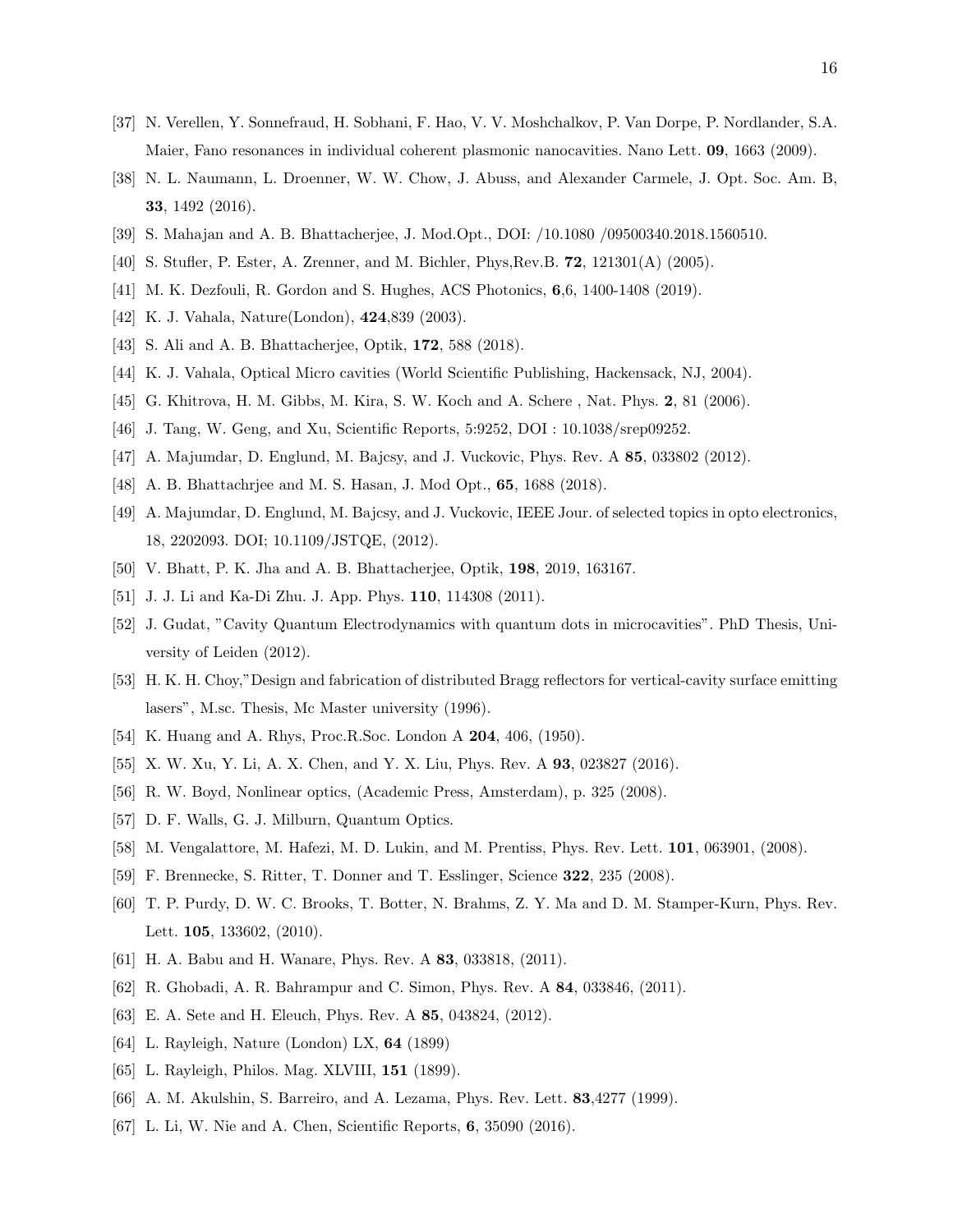- <span id="page-16-1"></span><span id="page-16-0"></span>[68] M. J. Akram, M. M. Khan, F. Saif, Phys. Rev. A 92, 023846 (2015).
- <span id="page-16-2"></span>[69] P. Xu, J. Zheng, J. K. Doylend and A. Majumdar, ACS Photonics, 6,2,553-557 (2019).
- [70] F. L. Semiao, K. Fueuya and G. J. Milburn, Phys. Rev. A 79, 063811 (2009).
- [71] H. Hashemi, A. W. Rodriguez, J. D. Joannopoulos, M. Soljacic and S. G. Johnson, Phys. Rev. A 79, 013812 (2009).
- <span id="page-16-3"></span>[72] R. Lifshitz and M. C. Cross, Review of Nonlinear dynamics and complexity, (Wiley) 1, 52 (2008).
- <span id="page-16-4"></span>[73] F. A. Malek, W. Aroua, S. Haxha, I. Flint, Annalen der Physik, 528, (2016).
- <span id="page-16-5"></span>[74] Z. Li, K.D. Zhu, Nanotechnology 21 205501 (4pp) (2010).
- <span id="page-16-6"></span>[75] K. Asakawa, New J. Phys. 8 208-44.
- <span id="page-16-7"></span>[76] M. R. G. Robb and J. W. B. McNeil, Phys. Rev. Lett. 92 2, 2005.
- <span id="page-16-8"></span>[77] S. M. Sodha, M. Faisal and P. M. Verma Phys. Plasmas 16 082304, 2009.
- <span id="page-16-9"></span>[78] B. C. Tabi, A. Mohamadou and T. C. Kofane, J. Phys.: Condens. Matter 21 33.
- <span id="page-16-10"></span>[79] K. Jacobs, P. Lougovski and P. M. B.lencowe, Phys. Rev. Lett. 98 147201 2007.
- [80] K. Jacobs and P. A. Lund, Phys. Rev. Lett. 99 020501 2007.

#### VIII. APPENDIX-A

The unknown parameters used in equation(14) are as follows-

$$
\zeta_1(\omega_{\vec{k}}) = \frac{\omega_{\vec{k}0}^2}{(\omega_{\vec{k}0}^2 - i\delta_0\gamma_{q0} - \delta_0^2)}
$$
(A1)

$$
\Phi_{1} = (2 - i\delta_{0}) + \frac{2g_{0}^{2}C_{2}\omega_{\vec{k}0}\eta\zeta(\omega_{\vec{k}0})C_{1}}{A_{1}M_{1}} + \frac{2g_{0}^{3}C_{2}D_{1}}{A_{1}M_{1}} + \frac{2ig_{0}D_{1}\omega_{\vec{k}0}\eta\zeta_{1}(\omega_{\vec{k}0})C_{2}}{N_{1}} + \frac{2g_{0}^{2}C_{1}C_{2}\omega_{\vec{k}0}\eta\zeta_{1}(\omega_{\vec{k}0})}{B_{1}N_{1}} + \frac{2g_{0}^{3}C_{1}D_{2}}{B_{1}N_{1}} - \frac{2ig_{0}D_{2}\omega_{\vec{k}0}\eta\zeta_{1}(\omega_{\vec{k}0})C_{1}}{M_{1}} - \frac{2ig_{0}^{2}D_{1}D_{2}}{M_{1}} \quad (A2)
$$

$$
C_1 = \frac{2g_0w_0E_{p0}}{(i\Delta_{c0} + k_{c0})(\Delta_{p0} - i - 2\omega_{\vec{k}0}\eta w_0) + 2ig_0^2w_0}
$$
(A3)

$$
C_2 = \frac{2g_0w_0E_{p0}}{(-i\Delta_{c0} + k_{c0})(\Delta_{p0} + i - 2\omega_{\vec{k}0}\eta w_0) - 2ig_0^2w_0}
$$
(A4)

$$
D_1 = \frac{-(-w_0 + ig_0 C_1)}{(i\Delta_{c0} + k_{c0})}
$$
 (A5)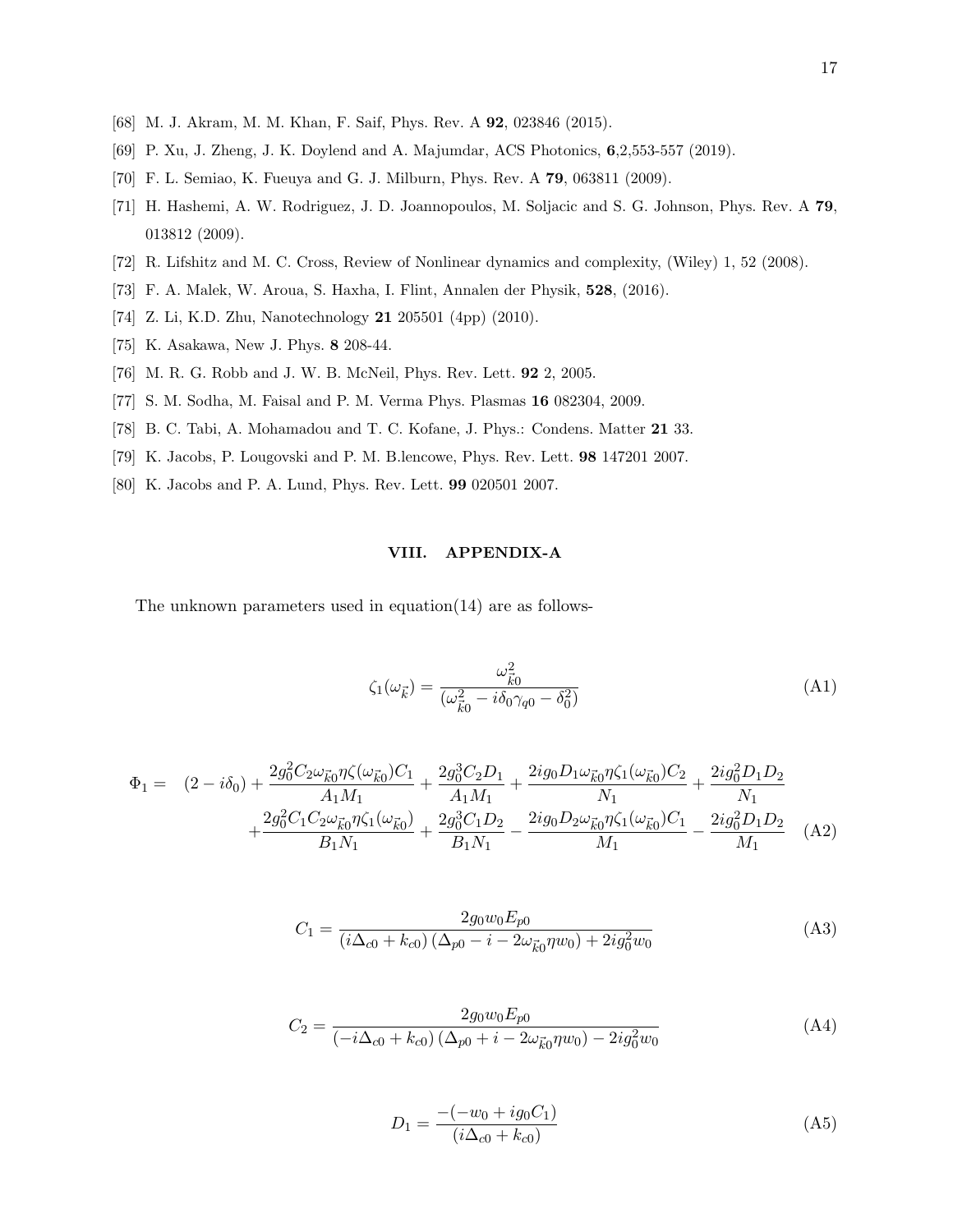$$
D_2 = \frac{-(-w_0 - ig_0 C_2)}{(-i\Delta_{c0} + k_{c0})}
$$
(A6)

$$
M_1 = (\Delta_{p0} - i - \delta_0 - 2\omega_{\vec{k}0}\eta w_0) + i \frac{2g_0^2 w_0}{(i\Delta_{c0} + k_{c0} - i\delta_0)}
$$
(A7)

$$
N_1 = (\Delta_{p0} + i + \delta_0 - 2\omega_{\vec{k}0}\eta w_0) - i \frac{2g_0^2 w_0}{(-i\Delta_{c0} + k_{c0} - i\delta_0)}
$$
(A8)

$$
A_1 = i\Delta_{c0} + k_{c0} - i\delta_0 \tag{A9}
$$

$$
B_1 = -i\Delta_{c0} + k_{c0} - i\delta_0 \tag{A10}
$$

# IX. APPENDIX-B

The unknown parameters used in equation(16) are as follows-

$$
\zeta_2(\omega_{\vec{k}}) = \frac{\omega_{\vec{k}0}^2}{(\omega_{\vec{k}0}^2 + i\delta_0\gamma_{q0} - \delta_0^2)}
$$
(B1)

$$
\Phi_2 = (2 + i\delta_0) + \frac{2g_0^2 C_2 \omega_{\vec{k}0} \eta \zeta_2 (\omega_{\vec{k}0}) C_1}{A_2 M_2} + \frac{2g_0^3 C_1 D_2}{A_2 M_2} - \frac{2ig_0 D_2 \omega_{\vec{k}0} \eta \zeta_2 (\omega_{\vec{k}0}) C_1}{N_2} - \frac{2ig_0^2 D_1 D_2}{N_2} + \frac{2g_0^2 C_1 C_2 \omega_{\vec{k}0} \eta \zeta_2 (\omega_{\vec{k}0})}{B_2 N_2} + \frac{2g_0^3 C_2 D_1}{B_2 N_2} + \frac{2ig_0 D_1 \omega_{\vec{k}0} \eta \zeta_2 (\omega_{\vec{k}0}) C_2}{M_2} + \frac{2ig_0^2 D_1 D_2}{M_2}
$$
(B2)

$$
M_2 = (\Delta_{p0} + i - \delta_0 - 2\omega_{\vec{k}0}\eta w_0) - i \frac{2g_0^2 w_0}{(-i\Delta_{c0} + k_{c0} + i\delta_0)}
$$
(B3)

$$
N_2 = (\Delta_{p0} - i + \delta_0 - 2\omega_{\vec{k}0}\eta w_0) + i \frac{2g_0^2 w_0}{(i\Delta_{c0} + k_{c0} + i\delta_0)}
$$
(B4)

$$
A_2 = -i\Delta_{c0} + k_{c0} + i\delta_0
$$
 (B5)

$$
B_2 = i\Delta_{c0} + k_{c0} + i\delta_0
$$
 (B6)